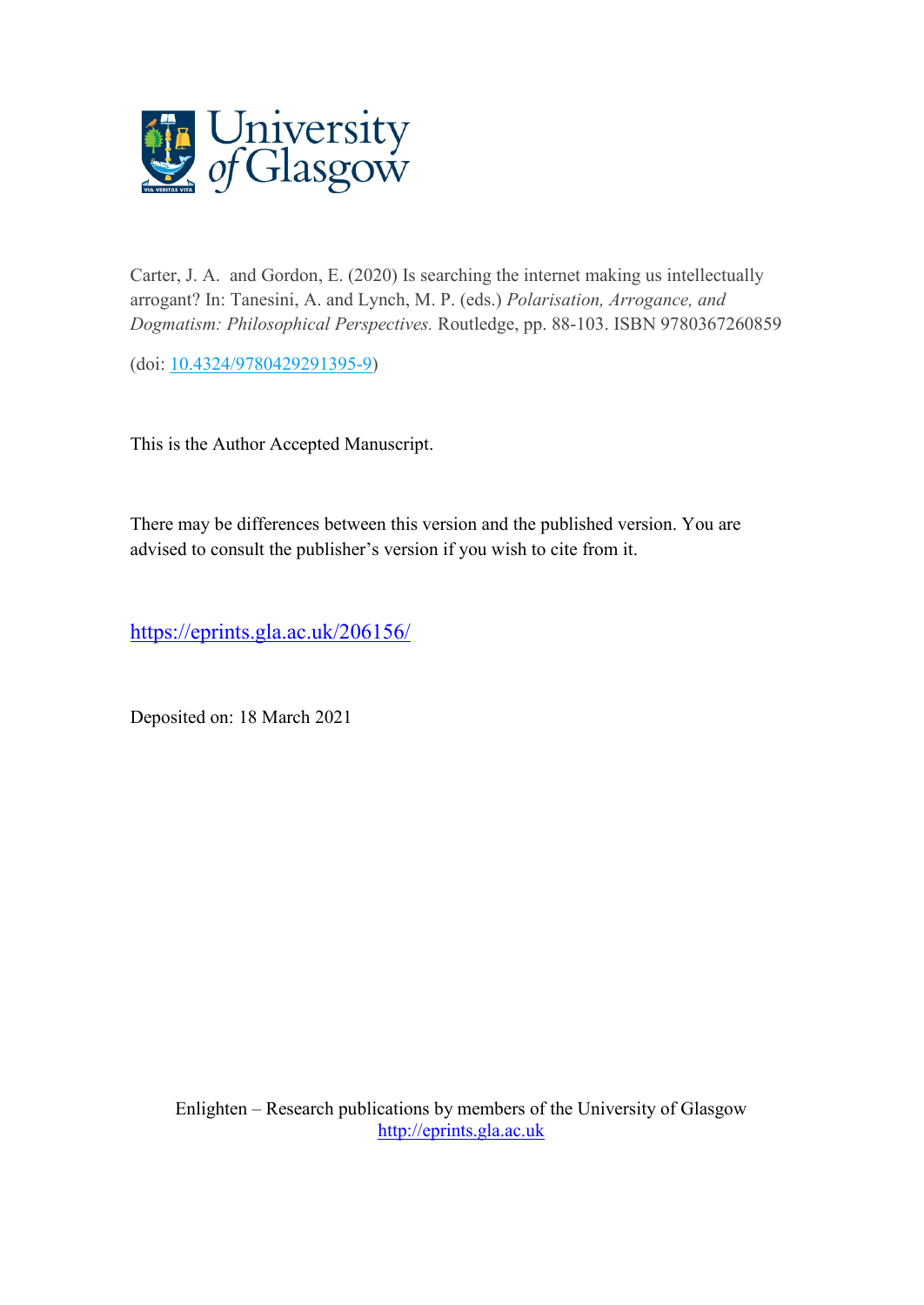Forthcoming in Lynch, M. and Tanesini, A. (eds.) *Arrogance and Polarisation*, Routledge.

# **Is Searching the Internet Making Us Intellectually Arrogant?**

J. Adam Carter *University of Glasgow* <adam.carter@glasgow.ac.uk>

# Emma C. Gordon *University of Glasgow*

<emma.gordon@glasgow.ac.uk>

In a recent and provocative paper, Matthew Fisher, Mariel Goddu, and Frank Keil (2015) have argued, on the basis of experimental evidence, that 'searching the Internet leads people to conflate information that can be found online with knowledge "in the head" ' (2015, 675), specifically, by inclining us to conflate mere access to information for personal knowledge (2015, 674). This paper has three central aims. First, we briefly detail Fisher et al.'s results and show how, on the basis of recent work in virtue epistemology (e.g., Tiberius and Walker 1998; Roberts and Wood 2007; Tanesini 2016), their interpretation of the data supports the thesis that searching the Internet is conducive to the vice of intellectual arrogance. Second, we argue that this arrogance interpretation of the data rests on an implicit commitment to cognitive internalism. Thirdly, we show how the data can be given a very different explanation in light of the hypothesis of extended cognition (e.g., Clark and Chalmers 1998; Clark 2008)—one which challenges the extent to which Fisher et al. are entitled to insist that subjects are actually conflating access to knowledge for personal knowledge in the first place. We conclude by suggesting how, against the background of extended cognition rather than cognitive internalism, we have some reason to think that searching the Internet might actually foster (in certain circumstances) virtuous intellectual humility.

#### the conflation hypothesis and the illusion of knowledge

It's well-documented that our self-assessments are often inflated (e.g., Dunning 2012; Pronin 2009; Alicke et al. 1995), even when we're estimating how good we are at offering good explanations in familiar domains (e.g. Fernbach et al. 2013). Meanwhile, we are increasingly in the habit of outsourcing many of our cognitive tasks to the Internet. For example, while we might store in biomemory where to find particular information (e.g., which search terms to use, which websites or apps to consult), we rely on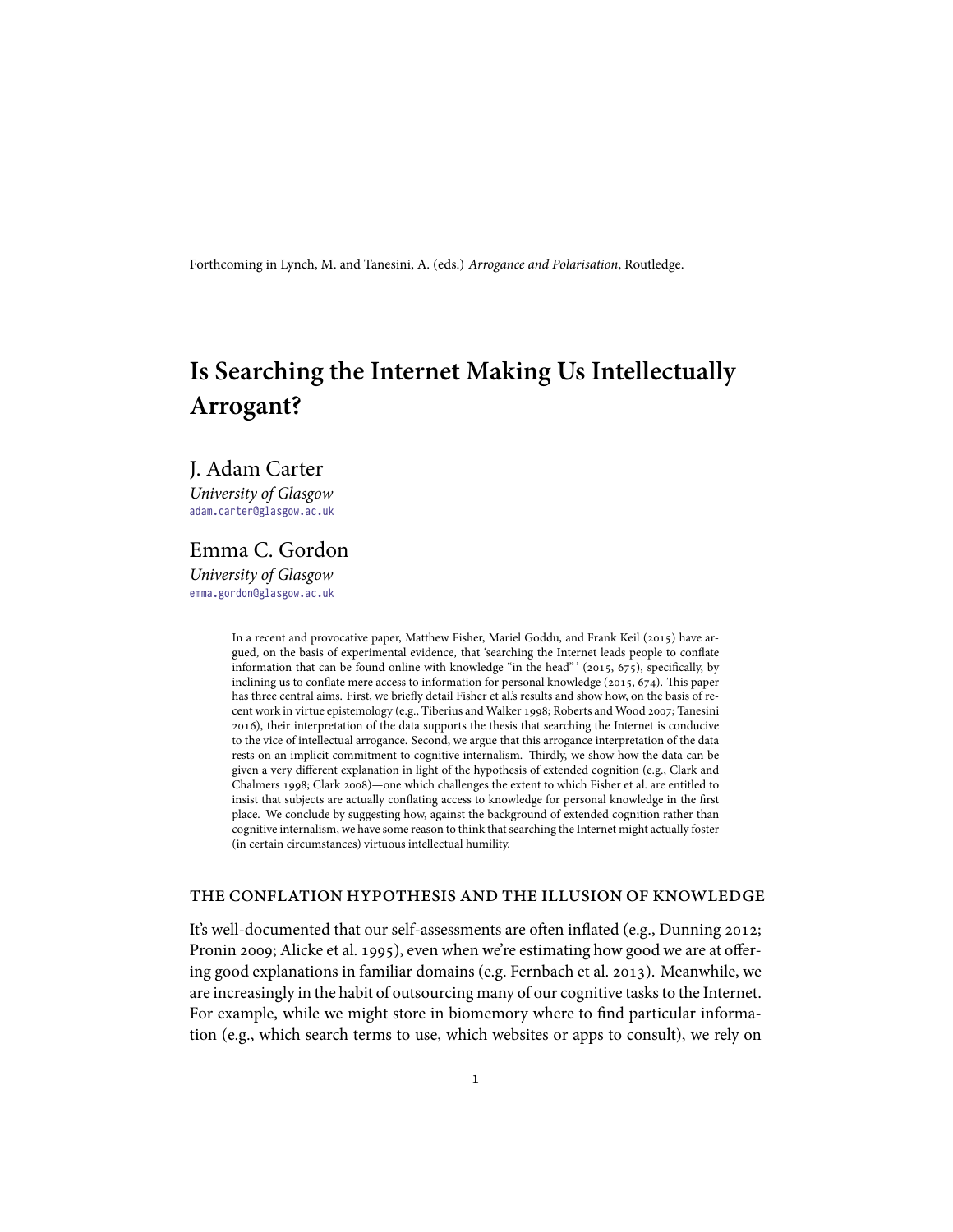the Internet to actually store this information for us (Clark 2008; 2015; Sparrow, Liu, and Wegner 20[1](#page-2-0)1; Lynch 2014; 2016)<sup>1</sup>.

In combination, these tendencies might lead us to *over-estimate our own levels of knowledge*—viz., to think that we know more than we actually do. Though one might think that we're surely consciously aware that we're looking to an external source, e.g., the Internet, when we are, Fisher et al. (2015) suggest that the Internet's reliable and almost immediate provision of huge amounts of expert information makes it different from other external sources, and that these features might 'cause us to lose track of our reliance upon it, distorting how we view our own abilities' (2015, 675). More specifically, the thought is that while we might be entirely aware that we have acquired certain knowledge *from* the Internet, we might over-estimate 'how much of the sum total of knowledge is stored internally'.

In support of the hypothesis that online searches lead to an illusion whereby 'externally accessible information is conflated with knowledge "in the head"' (2015, 682)call this the *conflation hypothesis*—Fisher et al. draw from nine different experiments showing what they see as (various forms of) mistaken increases in self-assessed knowl-edge as a result of online searching<sup>[2](#page-2-1)</sup>. The first two experiments show that searching for explanations on the Internet increases one's self-assessed ability to answer questions about an *unrelated* topic<sup>[3](#page-2-2)</sup>, while a third shows that this result occurs even after time, content and features of the search process have been controlled for. Meanwhile, another three experiments show that this tendency comes not from (i) general over-confidence, or (ii) a different understanding of what counts as internal knowledge<sup>[4](#page-2-3)</sup>, but rather from a genuine *misattribution* of the sources of knowledge.

Since one alternative interpretation of their data is that search activity merely leads us to think that we have *better access* to knowledge, they take pains to point out that their follow-up studies show that participants really do think they have *more* individual knowledge (not just better access). Fisher et al. posit that the 'illusion of knowl-

<span id="page-2-0"></span><sup>1</sup> Increased cognitive outsourcing—or cognitive scaffolding—on extra-organismic parts of the world (e.g., the Internet, smartphones, Google Glass, tablets, etc.) has been a topic of recent interest in the literature on extended cognition in the philosophy of mind and cognitive science (e.g., Clark and Chalmers 1998), and also in the literature on the intersection of extended cognition and epistemology (e.g., Carter and Palermos 2015; Carter and Kallestrup 2016; Pritchard 2010).

<span id="page-2-1"></span><sup>2</sup>See also Ward (2013) for a related study, which indicates that when people search for fact-based information on the Internet, they seem to think they came up with answers by themselves when they've actually used Google to retrieve them.

<span id="page-2-2"></span><sup>3</sup> Participants in the group using the Internet to find explanations even expected to have demonstrably increased *brain activity* (which they were told corresponded to higher quality explanations) when answering questions unrelated to their Internet searches.

<span id="page-2-3"></span>4 Fisher et al. use 'internal' knowledge and 'personal' knowledge interchangeably, to refer to information that is stored intracranially. In §§3-4 we discuss some potential problems for this kind of identification, in connection with debates about cognitive internalism and externalism.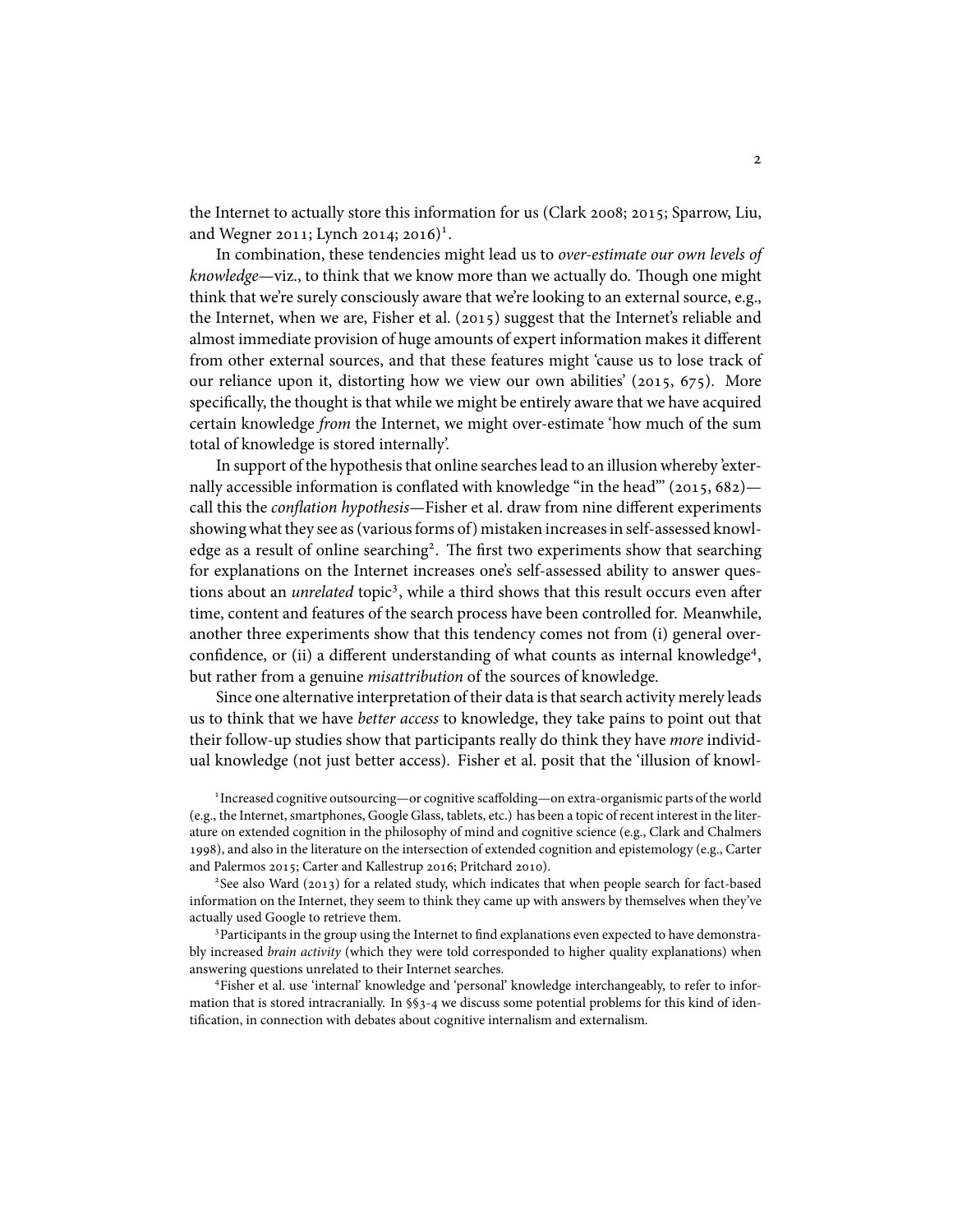edge' in these cases comes from the act of searching itself—the increase in self-assessed knowledge generalizes across popular/effective and less popular/effective search engines, and is seen even when the search engine doesn't produce relevant answers (or even *any* answers) to the search queries inputted<sup>[5](#page-3-0)</sup>.

### from knowledge conflation to intellectual arrogance

In sum, then, the conflation hypothesis posited by Fisher et al. maintains that online searching generates a kind of illusion whereby 'externally accessible information is conflated with knowledge "in the head". In this section we want to briefly canvass how the conflation thesis appears to naturally motivate a further and potentially more philosophically vexing conclusion: that online searching indirectly facilitates (at least a kind of) *intellectual arrogance*. Specifically, searching may cause our intellectual self-conceptions—viz., our self-conceptions about what knowledge we're entitled to lay claim to—to be artificially inflated in a way that is conducive to vicious inferences about one's entitlements and standing in relation to others. It is, after all, a short step from thinking one knows more than one does, to acting in characteristically arrogant ways that reflect such a misconception<sup>[6](#page-3-1)</sup>.

If online searching fosters intellectually vicious arrogance (even indirectly), then provided an individual's intellectual worth is at least partly a matter of her intellectual character traits (along with her knowledge base)[7](#page-3-2) , it looks as though we have some (defeasible) reason to curtail or modify the mechanisms of online searching in light of Fisher et al.'s findings. In addition, it would be a reason that goes beyond just that internet searching engenders conflation of one knowledge source for another. This, we think, would (in light of the ubiquity of cognitive outsourcing) be a concerning result with implications not only in epistemology but in the philosophy of education $^8$  $^8$ . We will be turning a critical eye to this arrogance interpretation of the data in the next section. But first, some ground clearing is necessary in order to see how such an

<span id="page-3-0"></span><sup>5</sup>Fisher et al. also speculate we might see a similar illusion of knowledge when searching for information via other sources, e.g. when an expert librarian accesses a reference Rolodex, and they mention some research suggesting we do this in highly integrated social environments, e.g., a cockpit crew conflating knowledge 'in the head' with knowledge stored in the heads of other crew members.

<span id="page-3-1"></span>6 In a provocative article in the *New Statesman*, Amanda Tait suggests that constant internet access might leave one to think one knows everything one needs to what she terms 'omniscience bias'. [http://www.newstatesman.com/internet/2014/06/](http://www.newstatesman.com/internet/2014/06/omniscience-bias-how-internet-makes-us-think-we-already-know-everything) [omniscience-bias-how-internet-makes-us-think-we-already-know-everything](http://www.newstatesman.com/internet/2014/06/omniscience-bias-how-internet-makes-us-think-we-already-know-everything).

<span id="page-3-3"></span><span id="page-3-2"></span>7 See, for example, Baehr (2011) for a notable defence of this position.

<sup>8</sup>The question of how, and to what extent, technology should be incorporated in teaching and learning in classrooms is a key contemporary theme in the philosophy (and epistemology) of education. See, for example, Elgin 1999; Carter and Kotzee 2015; Kotzee 2011; 2013.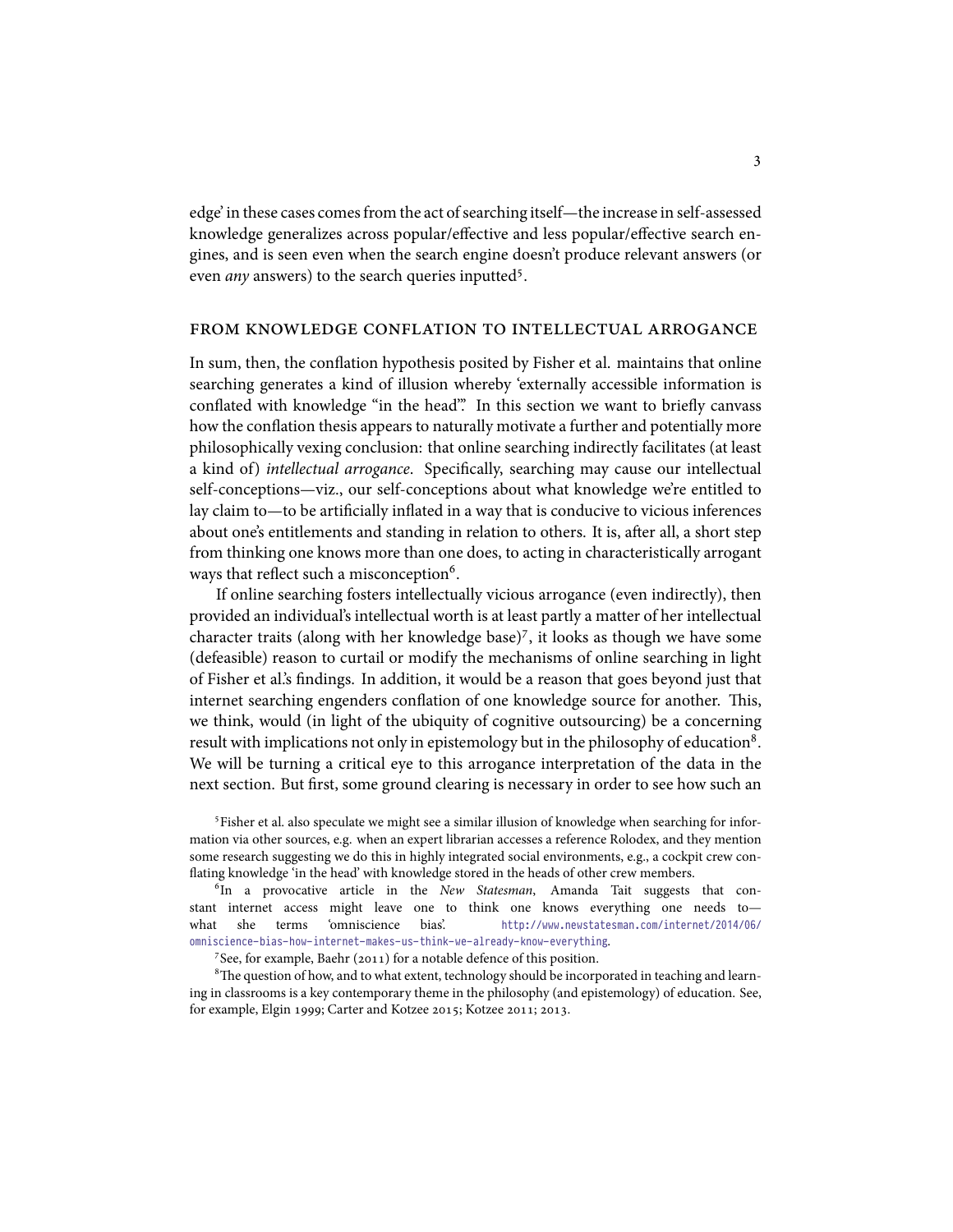'arrogance' interpretation could most plausibly stated in connection with Fisher et al.'s results.

To begin, it's important to note that the matter of what constitutes intellectual arro-gance is itself a question of philosophical dispute<sup>[9](#page-4-0)</sup>. For starters, intellectual arrogance is plausibly not *merely*, or even necessarily, just a matter of *over-estimation* of one's own abilities or knowledge states (e.g., Tiberius and Walker 1998; Roberts and Wood 2007; Tanesini 2016)<sup>[10](#page-4-1)</sup>. This means that, from the simple fact that the conflation hypothesis trivially entails an over-estimation of one's own knowledge states, it wouldn't thereby follow trivially from the conflation hypothesis that online searching makes individuals more intellectually arrogant. That said, the propensity to over-estimate one's knowledge states can play—albeit indirectly—an important role in fostering intellectual arrogance. The move from the conflation hypothesis to intellectual arrogance is thus best understood as an indirect rather than a direct one.

In order to appreciate this point, let's briefly consider three leading characterisations of intellectual arrogance: the *entitlement model*, the *self-delusion model* and the *interpersonal model.* Firstly, according to the *entitlement model* (e.g., Roberts and Wood 2007, 243), intellectual arrogance is 'a disposition to "infer" some illicit [intellectual] entitlement from a supposition of one's superiority, and to think, act, and feel on the basis of that claim'. On the entitlement model, what accounts for the intellectual arrogance of*,* for example, the 'college president with two doctorates who thinks himself competent to speak with correcting authority in all the fields of his faculty' (Roberts and Wood 2007, 243) is not his overestimation of his ability, *per se*, but more specifically his *inference* from his high opinion of his abilities to a claimed entitlement to behave in certain ways toward others.

According to the *self-delusion model* (e.g., Tanesini 2016), intellectual arrogance is 'bounded up with delusional wishful thinking'—in particular, by acquiring the frame of mind in which the ' "mine-ness" of a thought' is taken by one to be a marker of its truth. For example, on this model, the intellectual arrogance of presuming (all things equal) that one's own opinion should be given special weight in comparison to others is explained by one mistakenly taking the 'mine-ness' of her thought as indicating more than it does about the truth of a belief.

Finally, on the *interpersonal model* (e.g., Tiberius and Walker 1998) intellectual arrogance involves a high opinion of one's intellectual worth, on the basis of which one infers a comparative intellectual superiority over others. As with the entitlement

<span id="page-4-0"></span>9 See, for example, Tiberius and Walker 1998, Roberts and Wood 2007 (Ch. 9) and Tanesini 2016 for some representative discussions.

<span id="page-4-1"></span><sup>&</sup>lt;sup>10</sup>As Tanesini 2016 puts this point: 'Unless the arrogant individual is hubristic in his arrogance and claims for himself perfection, he may even have an accurate picture of his intellectual worth if he has much to be proud about. Conversely, it would seem possible to be mistaken about o e s achievements or skills without being arrogant' (2016, 12).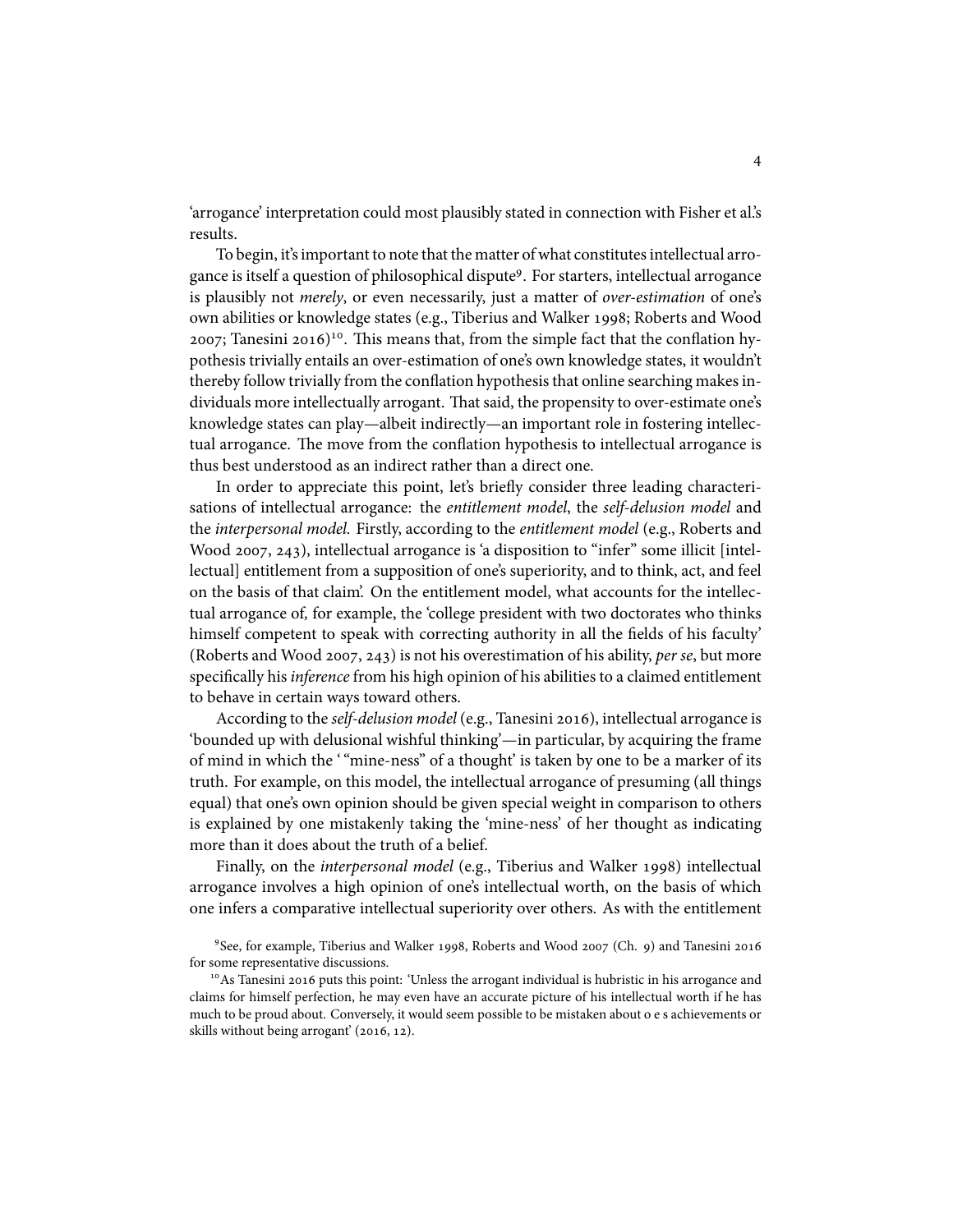model, the interpersonal model locates intellectual arrogance not in the beliefs one has about one's aptitude, simpliciter, but in the inferences that one is disposed to draw from such beliefs. The entitlement model is neutral with respect to the interpersonal character of the vice of intellectual arrogance (e.g., some infer entitlements to behave toward others in certain ways, others might not), whereas Tiberius and Walker are taking a crucial feature of intellectual arrogance to be the comparative attitudes one infers about oneself in relation to others, and how this manifests in hierarchical and non-reciprocal relationships with others (1998, 382).

Despite their individual differences, notice that all three accounts of intellectual arrogance involve at least some kind of *high opinion of one's own intellectual status*, where 'high' can be understood along the lines of 'above the mean', or 'meriting intellectual praise'[11](#page-5-0) *.* Such a high self-intellectual opinion, which is precluded by some accounts of intellectual humility (e.g., Church and Samuelson, forthcoming), is thus a crucial enabling condition of intellectual arrogance on each of the three above accounts: (i) on the entitlement and (ii) interpersonal accounts because it is from such a high opinion of one's own intellectual merit that the arrogant individual makes intellectually vicious inferences about what she's entitled to (entitlement model), and how she compares to others (interpersonal model), and (iii) on the self-delusion model, such a self-directed opinion underscores one's appraisal of the epistemic status of one's own beliefs.

Putting this all together, if Fisher et al. are right that searching the Internet causes us to systematically overestimate how much knowledge we can righty claim for ourselves, then doing so is conducive to increased estimates of one's own (personal) intellectual self-worth—exactly of the sort that is a crucial element of intellectual arrogance according to all three models canvassed. This is, *prima facie*, a consideration that militates against online searching, at least from a perspective where what matters is one's intellectual character.

# extended cognition and extended knowledge

Two salient responses to the worry sketched in §2 would be to either (i) contest the empirical data or (ii) to accept it and then argue that the intellectual benefits of online searching outweigh the deleterious effects doing so is likely to have on one's intellectual character in such a way as to offset any reason for curtailing online searching. We will be opting for neither strategy.

Rather, we think there is scope to accept Fisher et al.'s empirical results, but to view them through the lens of a very different kind of philosophical assumption about the

<span id="page-5-0"></span> $11$ These ways of unpacking high intellectual opinion can be contrasted with 'high' opinion understood as an absolute measure.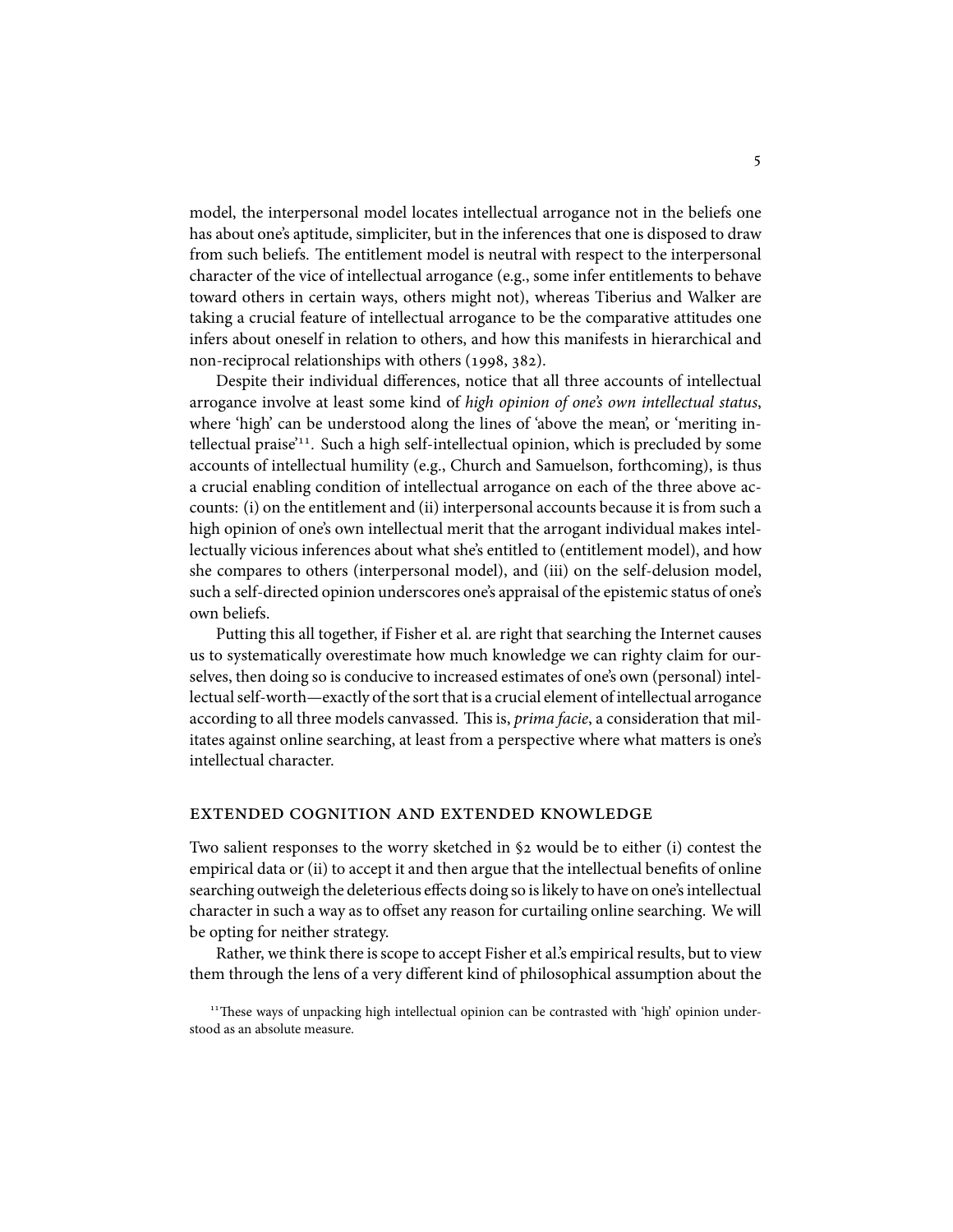bounds of human cognising than that on the basis of which Fisher et al. are interpreting their results—namely, *cognitive internalism.* According to cognitive internalism (e.g., Adams and Aizawa 2001; 2008; 2010) an individual's mind is (in short) in her head. Put more carefully: the material realisers of cognitive processes (e.g., memory, inference, introspection, etc.) are exclusively intracranial processes, which play out inside the head. Thus, against a background of cognitive internalism, a cognitive process like 'memory' cannot in principle criss-cross the boundaries of the brain and world, no matter how it is we are using extra-organismic parts of the world to help us with the kind of tasks we're inclined to call 'cognitive' tasks (e.g., maths, reasoning, planning, etc.)<sup>[12](#page-6-0)</sup>.

Cognitive internalism implies that memory *knowledge*—viz., knowledge one has in virtue of what one remembers—is *internal* knowledge, knowledge one has in virtue of one's intracranial cognitive processes and states representing the world correctly. Necessarily, if this position is assumed, then the following is true. For any individual and item of information, if that information is stored outside (but not inside) the head—no matter what is true about the subject's access to it—that subject lacks memory knowledge of the information in question. If the information is easily accessible to the subject, then she at best knows *how to find* it. But she can't possibly *know* the information, despite such access, given where it is stored.

Fisher et al.'s conflation hypothesis presupposes cognitive internalism. If cognitive internalism were not already taken for granted, then it should be an entirely open question whether one is conflating access to knowledge with personal knowledge, in any given case; identifying the former as the latter needn't itself be a conflation, given that a denial (but not an acceptance) of cognitive internalism is compatible with some personal knowledge being extracranially stored.

Crucially, though, the thesis that some personal knowledge can be—and indeed often times is—extracranially stored has received an array of endorsements over the past two decades. This is for broadly two reasons: the first is that Clark and Chalmers' (1998) influential challenge to cognitive internalism in their landmark 1998 paper 'The Extended Mind' has generated a range of support for the hypothesis of extended cognition (roughly: the denial of cognitive internalism<sup>[13](#page-6-1)</sup>) in the philosophy of mind and cognitive science<sup>[14](#page-6-2)</sup>. The second is that there has been a recent wave of work at the intersection of mainstream epistemology and the extended cognition literature, which has vindicated, with reference to the hypothesis of extended cognition, various forms

<span id="page-6-0"></span><sup>&</sup>lt;sup>12</sup>When we store information in iPhones and smartwatches, or in the cloud, the information in our gadgets is not, on the internalist view, part of our 'memory', even if we use such gadgets to perform the kinds of information storage and retrieval tasks traditionally performed by biological memory.

<span id="page-6-2"></span><span id="page-6-1"></span><sup>&</sup>lt;sup>13</sup>See Cater et al. (2014) for a taxonomy of varieties of cognitive externalism.

<sup>14</sup>See, for example, Clark 2008; 2010a; 2010b; Menary 2006; Palermos 2011; 2014b; 2014a; Barnier et al. 2008; Theiner, Allen, and Goldstone 2010; Wheeler 2005; Wilson 2004.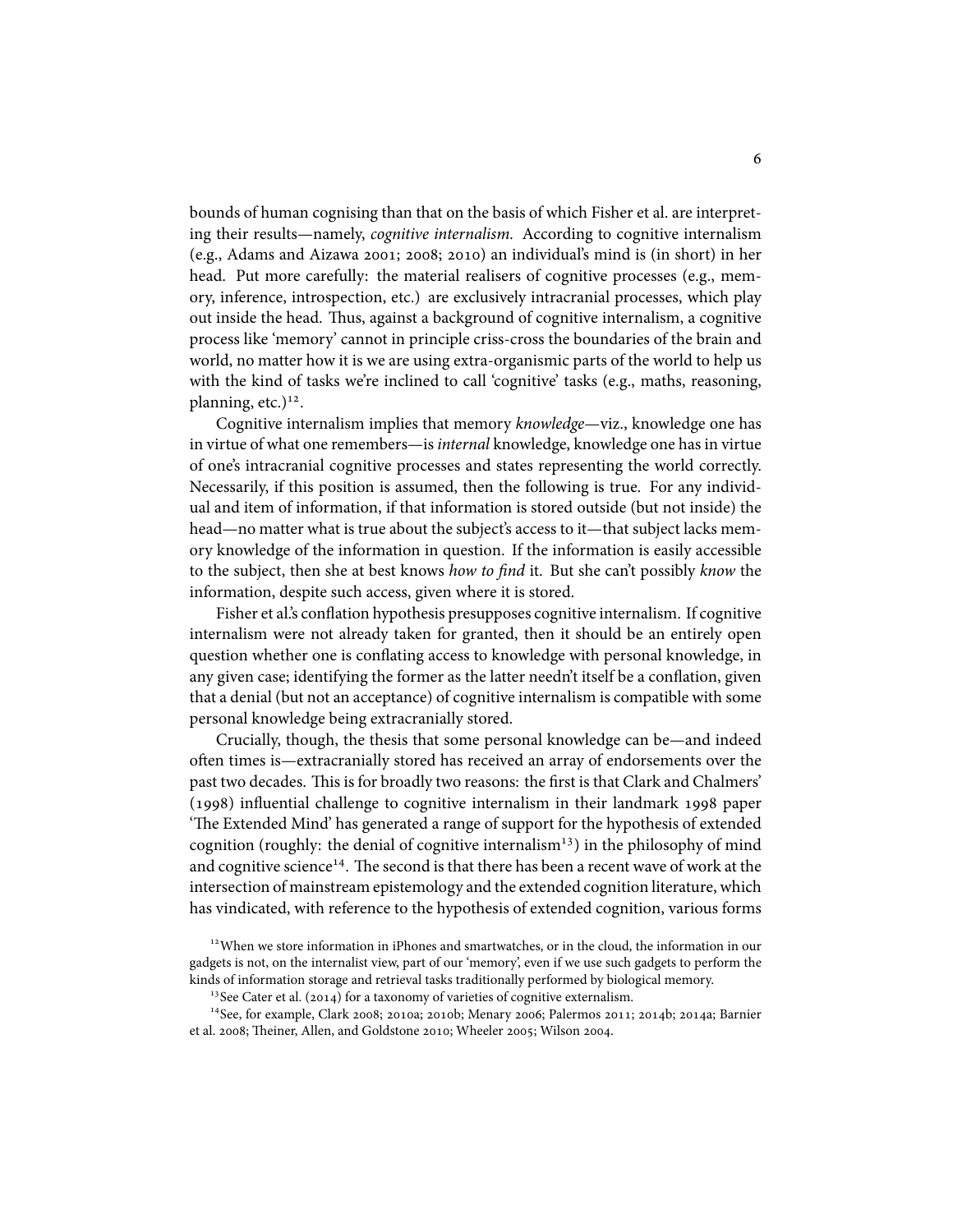of extended *knowledge*. In particular, this area of research has defended mechanisms of acquiring extended memory knowledge, as when one knows something via possession of information stored externally, provided the storage and retrieval are executed in a suitably epistemically virtuous manner<sup>[15](#page-7-0)</sup>.

Both the hypothesis of extended cognition, as well as the related notion of extended knowledge, can be articulated through Clark and Chalmers' classic examplepair of Inga and Otto (1998, 8).

*Inga*: Inga has a normally functioning biological memory. When she learns new information, she stores it in her biological memory (as is typical and familiar) and it is her biological memory which she consults when she needs old information.

*Otto*: Otto suffers from Alzheimer's disease, and like many Alzheimer's patients, he relies on information in the environment to help structure his life. Otto carries a notebook around with him everywhere he goes. When he learns new information, he writes it down. When he needs some old information, he looks it up. For Otto, his notebook plays the role usually played by a biological memory (1998, 8).

Clark and Chalmers' take on the situation is that, rather than to focus on material constitution or physical location, we should instead let the following 'parity' principle guide our judgments of what counts as a part of an individual's cognitive process:

*Parity Principle*: If, as we confront some task, a part of the world functions as a process which, were it to go on in the head, we would have no hesitation in accepting as part of the cognitive process, then that part of the world is part of the cognitive process<sup>[16](#page-7-1)</sup>.

Given that Otto's notebook is playing the same functional role *vis-à-vis* the task of information storage and retrieval as is Inga's biological brain is playing—we should, with reference to the parity principle, include Otto's notebook as part of his memory provided we include Inga's biological memory as part of *her* memory (which, of course, we do). And this means recognising that the material realisers of cognitive processes needn't be exclusively intracranial, but rather, as Clark puts it, that—at least in certain circumstances—'the actual local operations that realize certain forms

<span id="page-7-0"></span><sup>&</sup>lt;sup>15</sup>The pairing of extended cognition and virtue epistemology has been perhaps the most popular epistemological strategy for defending extended knowledge. See, for example, Carter 2018; Carter and Palermos 2014; Pritchard 2010; Palermos 2014a; Kelp 2013; Palermos and Pritchard 2013.

<span id="page-7-1"></span> $16$ For some alternative motivations for extended cognition which do not rely on the parity principle, see for example Donald 1991; Menary 2006; Palermos 2014a; 2014b; Sutton; 2010.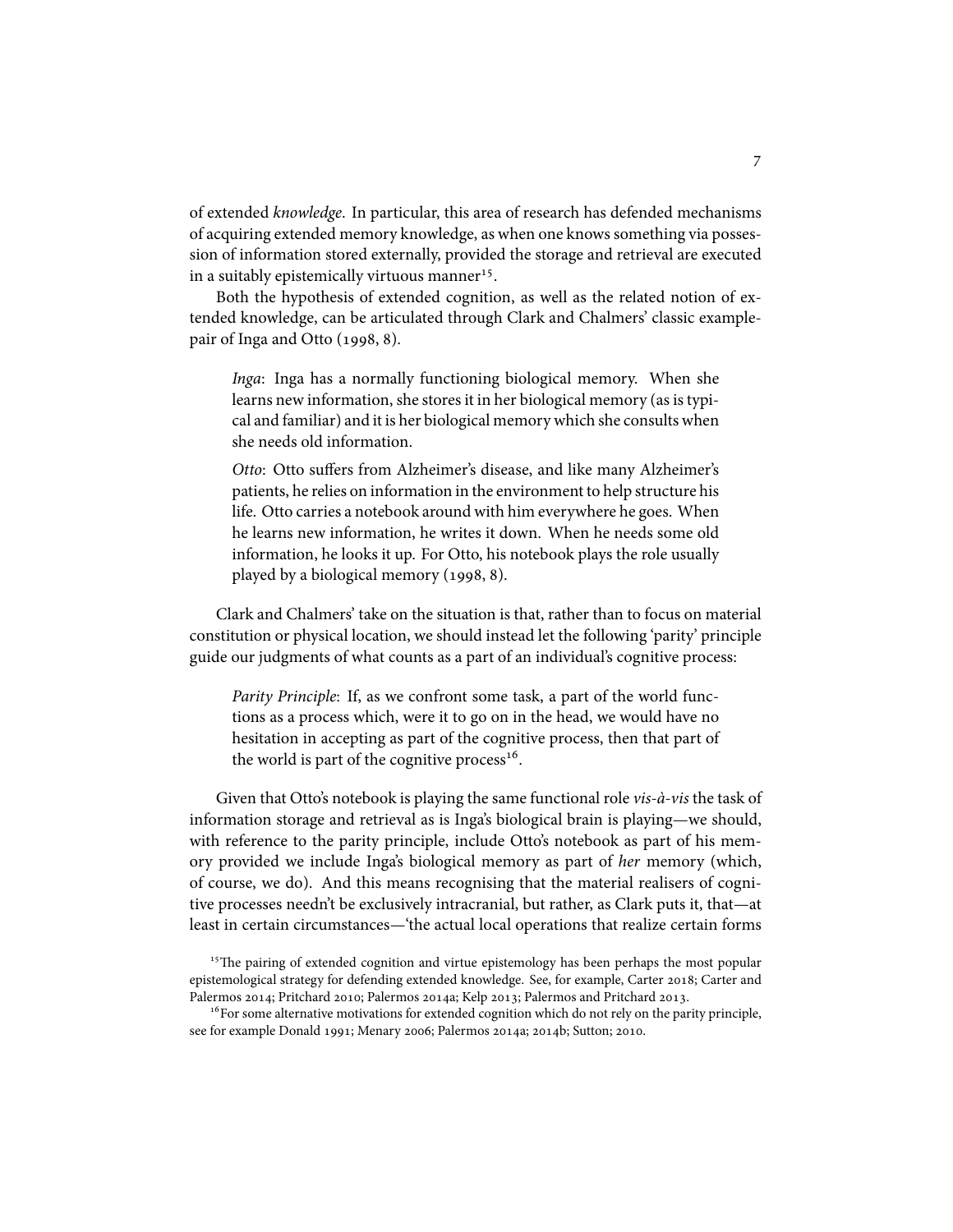of human cognizing include inextricable tangles of feedback, feed-forward and feedaround loops: loops that promiscuously criss-cross the boundaries of brain, body and world' (Clark 2007, §2).

One common form of objection to cognitive externalism (or, as Clark and Chalmers put it, 'active externalism<sup>[17](#page-8-0)'</sup>) is that it's not clear enough (at least, with just the parity principle in play) what conditions must be in place for Otto's notebook to count as playing the relevantly same kind of functional role as Inga's memory. And without suitable demarcation conditions, the parity principle risks potentially 'ruling in' too much. In response to this kind of 'cognitive bloat' objection $18$ , Clark articulates several 'glue and trust' conditions which should be satisfied by any artefact that is to be included as part of an extended memory process:

#### *Clark's "Trust and Glue" Integration Conditions*

(1) 'That the resource be reliably available and typically invoked."'

(2) 'That any information thus retrieved be more-or-less automatically endorsed. It should not usually be subject to critical scrutiny. […] It should be deemed about as trustworthy as something retrieved clearly from biological memory.'

(3) 'That information contained in the resource should be easily accessible as and when required.'

With reference to these conditions, Otto's notebook is 'ruled in' as part of his memory, whereas, say, a telephone book consulted on occasion would be ruled-out.

Of course, it's one thing to say that Otto has an extended memory process, but quite another thing to say that Otto's information, stored in his notebook, qualifies as *knowledge* that we can credit to him. Put another way: it doesn't follow simply from an extended cognition gloss of cases like Otto's that Otto can be credited with *knowledge* of the information stored in the notebook, even if such information is, on extended cognition, in *bona fide* extended memory storage. Any such explanation will require an epistemological account of the status of Otto's extended memory information, and not merely a metaphysical explanation of Otto's memory process.

Here, the most influential epistemological strategy on offer is due to Duncan Pritchard (2010), who takes as a starting point—broadly in the spirit of virtue epistemology that knowledge must be a kind of success that is creditable to the cognitive abilities of the agent<sup>[19](#page-8-2)</sup>. One might initially think that this is precisely what is *not* going on

<span id="page-8-0"></span><sup>&</sup>lt;sup>17</sup>Active, here, is meant to contrast with the kind of 'passive' externalism that characterises content externalism, the view that meaning and mental content are externally individuated (e.g., Putnam 1975; Burge 1986).

<span id="page-8-1"></span><sup>&</sup>lt;sup>18</sup>See, for example, Adams and Aizawa 2011; Rupert 2004; Allen-Hermanson 2013.

<span id="page-8-2"></span><sup>19</sup>For some seminal defences of this position, see Greco 2010; Sosa 2009; 2015; Zagzebski 1996.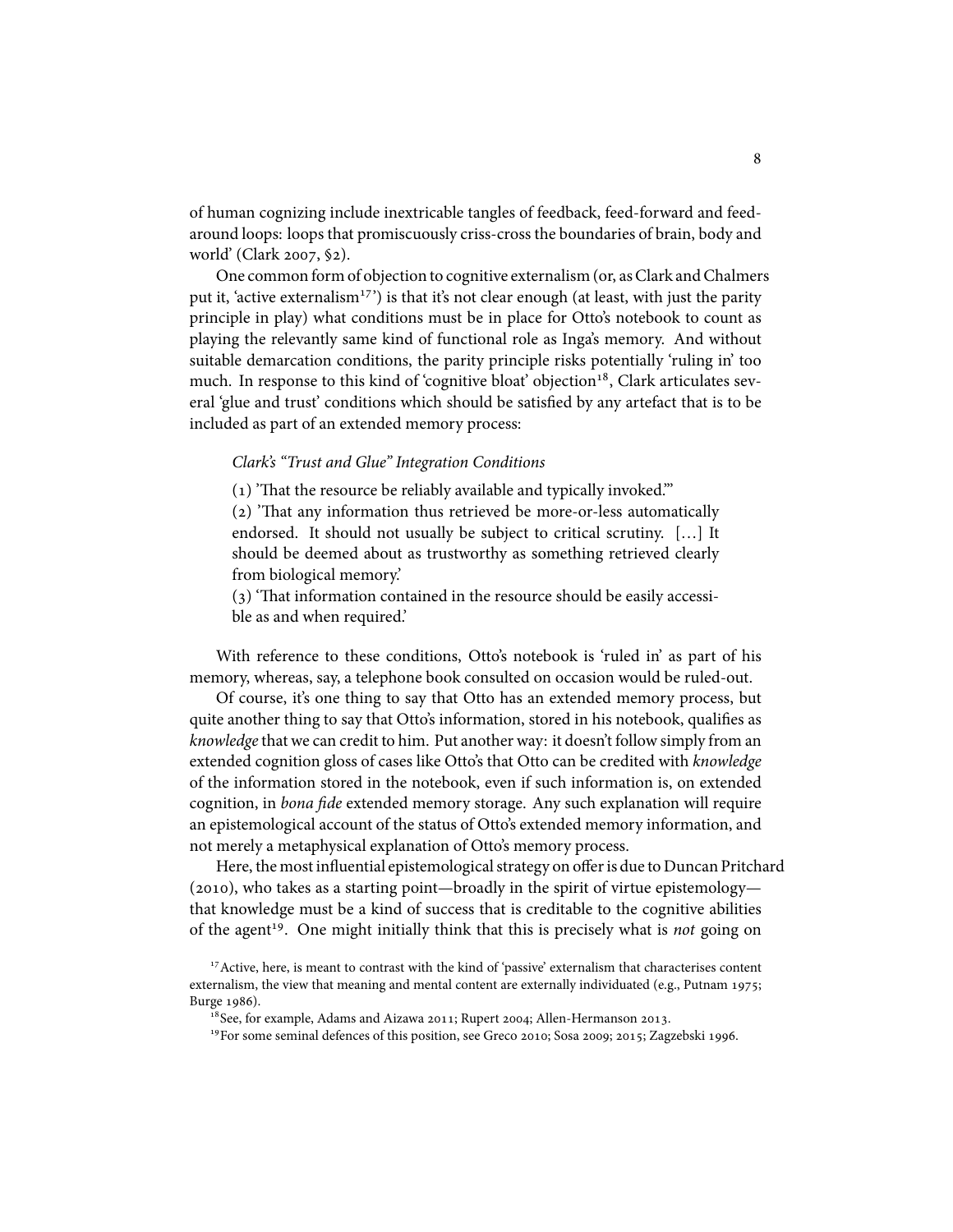in cases when information is stored extracranially, because it appears that one's own ability is disconnected from the matter of whether she attains success, i.e., true belief. However, such an initial reaction may rely on a presumption, rejected by proponents of extended cognition, that the only sort of processes that could underwrite abilities are intracranial processes.

At this juncture, Pritchard's key insight, when thinking about cases like Otto's, is that satisfying the kinds of integration conditions that needed for extended cognition (e.g., Clark's Glue and Trust conditions) might well *also* suffice to satisfy at least one plausible version of virtue reliabilism (e.g., (Greco 2003; E. Sosa 2009) according to which one knows a proposition only if one's true is the 'product of a reliable beliefforming process which is appropriately integrated within *S*'s cognitive character, such that her cognitive success is to a significant degree creditable to her cognitive agency'  $(2010, 137-7)^{20}$  $(2010, 137-7)^{20}$  $(2010, 137-7)^{20}$ . As Pritchard sees it, Otto's extended cognitive process of consulting the notebook plausibly meets such a virtue reliabilist condition. As he writes:

Otto's acquisition of the notebook, and his systematic use of it, represents a great deal of epistemic virtue on his part. A lesser cognitive agent—i.e., one who was less interested in gaining and retaining true beliefs about his environment—would have acquiesced in the loss of his (non-extended) memory and so accepted the epistemic consequences. Moreover, notice that the way in which Otto employs the notebook also reflects his epistemic virtue. An agent less concerned with epistemic goods would not, for example, go to the lengths that Otto goes to in order to ensure that this information resource is readily available to him but really would just use this notebook as a mere incidental aid to his cognition (2010, 145).

And, indeed, as Katalin Farkas (2016) has argued<sup>[21](#page-9-1)</sup>:

Otto has knowledge because his cognitive success is due to his cognitive ability, since he relies on a reliable entry-forming process that is integrated with his cognitive character[…]

The reader at this stage might see where this is all headed. It's an entirely incidental feature of Otto's notebook that it is made of paper. In fact, most notebooks and external memory storage artefacts nowadays are online, accessible through apps on our gadgets, with information stored in the cloud, and with which we interact in ways

<span id="page-9-1"></span><span id="page-9-0"></span><sup>&</sup>lt;sup>20</sup>See here also Palermos (2014a).

<sup>&</sup>lt;sup>21</sup> Farkas's reading of the case, however, maintains that Otto has extended knowledge without extended belief, and thus rejects the orthodox view that knowledge entails belief (see, along with Farkas 2016, also Farkas 2015).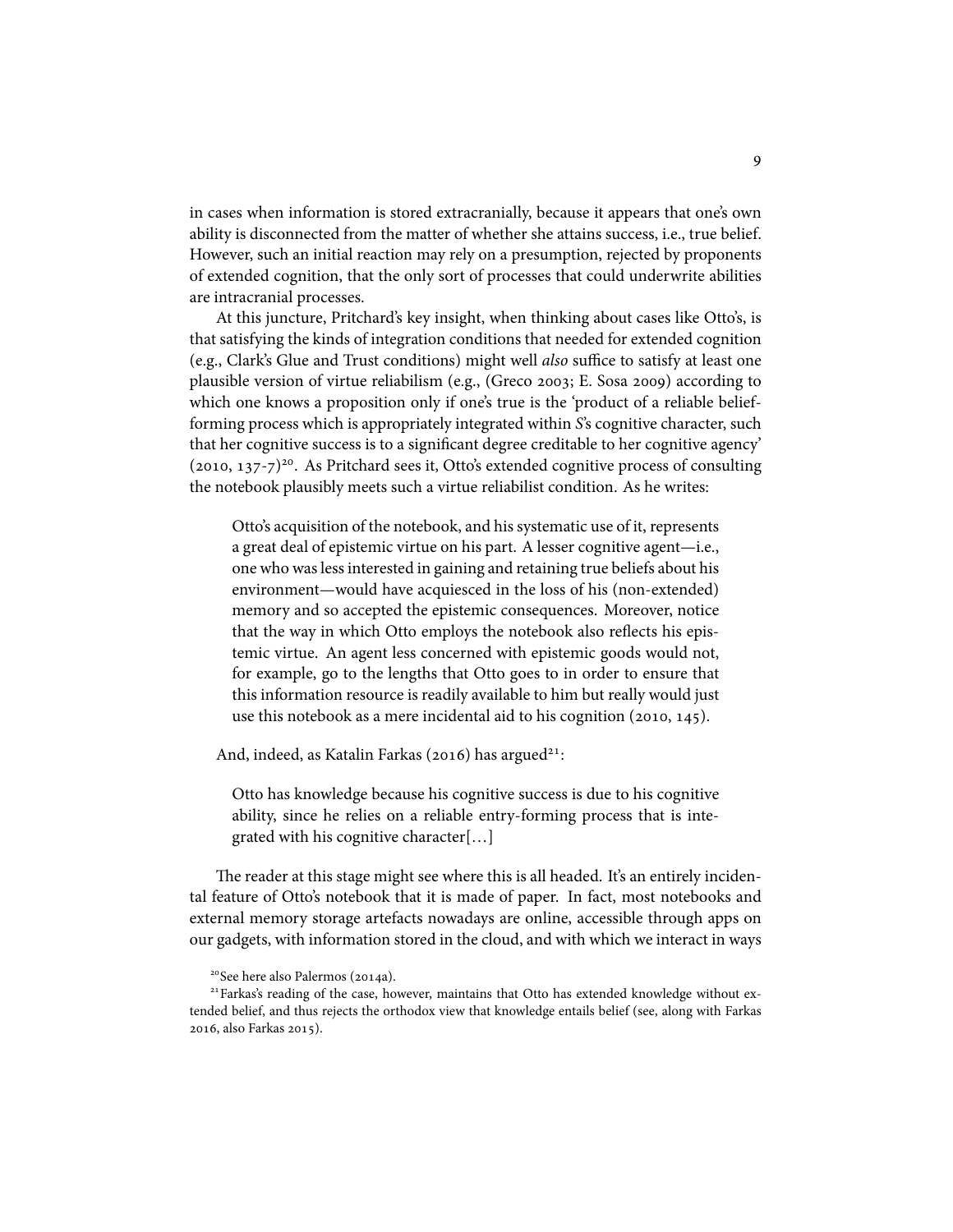that mimic in relevant respects the fashion that Otto is relying on his notebook.<sup>[22](#page-10-0)</sup> In short, the kinds of arguments that we've seen support classifying Otto as knowing extracranial information in his notebook are going to apply mutatis mutandis for our information stored in gadgets and on the web, *provided* that we interact with our gad-gets in an analogously responsible and epistemically virtuous manner<sup>[23](#page-10-1)</sup>.

#### an alternative hypothesis

If the rationale canvassed in §3 is on the right track, then the question of whether an individual storing information not in her head, but in the cloud, *knows* that information isn't settled simply with reference to the fact that the information is not in her head. What's relevant is *how* the individual is interacting with the relevant information-storing gadget; for example, is the gadget appropriately cognitively integrated by the lights of the conditions outlined in §3?

In cases where the answer is 'yes', there is at least a precedent for thinking that the individual's own personal knowledge can be stored online. This precedent (drawing from both extended cognition and virtue epistemology) is also one on the basis of which we are in a position to reject as a false dichotomy Fisher et al.'s distinction between personal knowledge and access to knowledge. On Farkas's (2016) view, for instance, 'Otto knows where the Museum of Modern Art is, *because* he has appropriate access to the information that the Museum of Modern Art is on 53d street' where 'appropriate' access is the kind of access one has only when the external information storage and retrieval process that is integrated with his cognitive character, as per Pritchard (2010; see §3).

Interestingly, Fisher et al. are clearly aware of the hypothesis of extended cognition, though they do not raise the possibility that at least some participants might *not* be conflating access to information for personal knowledge. They note, in the article's closing paragraph, that:

There are clearly benefits to the freely accessible information on the Internet; however, there may be costs inherent to the strategy of accessing that information. The boundary between personal and interpersonal knowledge is becoming increasingly blurred (Clark & Chalmers, 1998). As technology makes information ever more easily available and accessible through searching, the ability to assess one's internal "unplugged"

<span id="page-10-1"></span><span id="page-10-0"></span><sup>22</sup>See, for example, Heersmink 2015; 2016; Smart, Heersmink, and Clowes 2016.

<sup>23</sup>The paradigmatic kind of case here will be one where Otto simply stores his information on various apps, which he then searches as a matter of second nature, to retrieve the relevant information.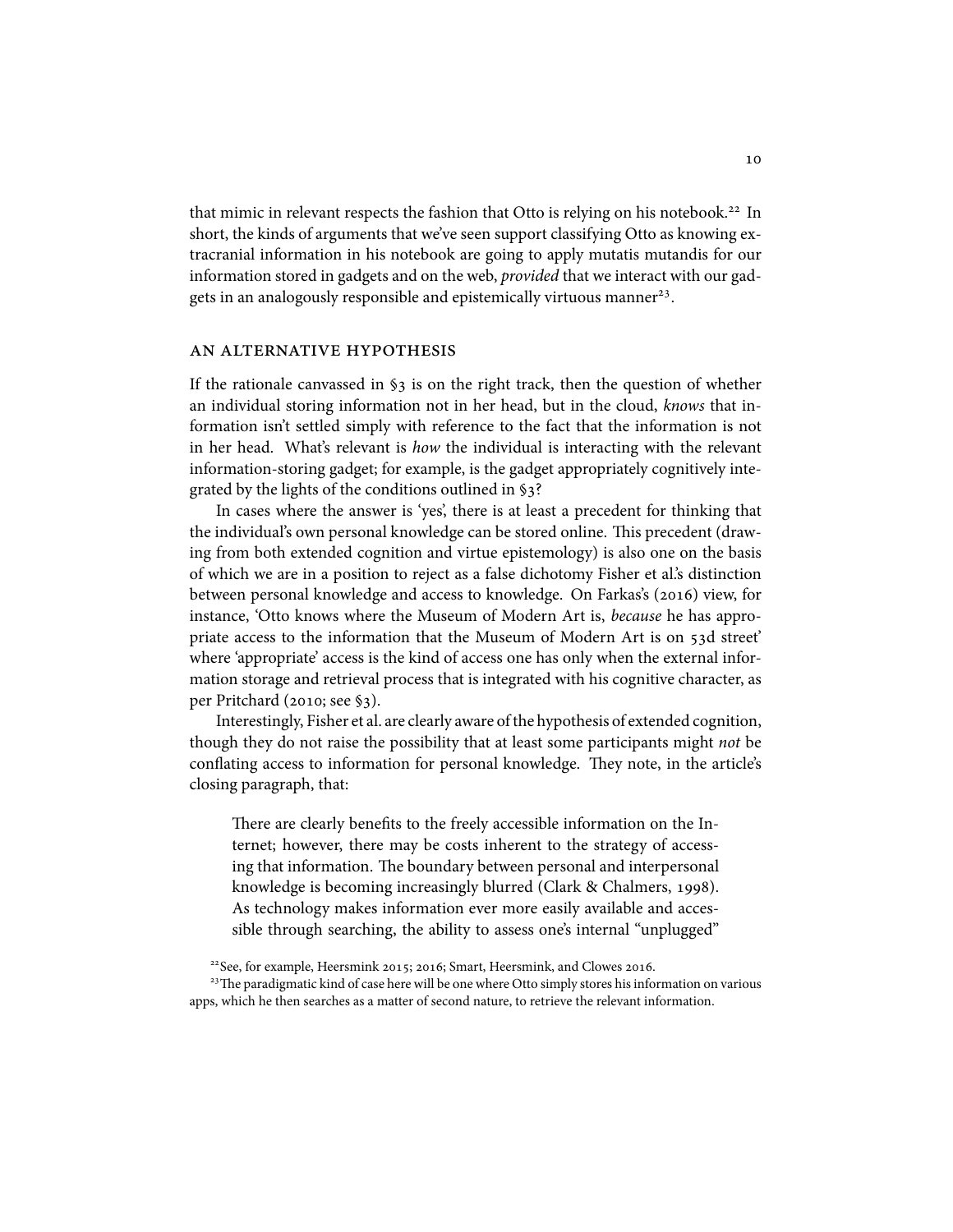knowledge will only become more difficult. Erroneously situating external knowledge within their own heads, people may unwittingly exaggerate how much intellectual work they can do in situations where they are truly on their own.

A proponent of extended knowledge will agree with Fisher et al, that the boundary between personal and interpersonal knowledge<sup>[24](#page-11-0)</sup> is becoming increasingly blurred, but go further and maintain that some externally stored information plausibly falls in the category of *personal* rather than interpersonal knowledge.

Of course, one might attempt to stipulate by fiat that *personal* knowledge must refer to knowledge attained through processes internal to the biological agent. However, this is in effect to beg the question against the proponent of extended knowledge. Andy Clark, for example, in his recent paper 'What 'Extended Me' Knows' (2015) emphasises how the subject of externally stored knowledge is the person who has integrated the relevant technology through the right kind of epistemic hygiene; there is no basis within this kind of position to regard this knowledge as not personal knowledge. Indeed, what explains the information *as* knowledge is (at least, within the kind of virtue-epistemic framework Pritchard (e.g., 2010) is appealing to, and which Farkas and Clark are sympathetic to) that the success in question is appropriately creditable to the agent<sup>[25](#page-11-1)</sup>. In a similar vein, Richard Heersmink (2016) has argued that the per-sonal character of extended memory knowledge is crucial to personal identity<sup>[26](#page-11-2)</sup>. He sums up the key contours of this position thusly:

On an extended and distributed approach to cognition, external information is under certain conditions constitutive of memory. On a narrative approach to personal identity, autobiographical memory is constitutive of our diachronic self […] [E]xternal information can be constitutive of one's autobiographical memory and thus also of one's diachronic self  $(2016, 1)$ .

Putting this all together, it looks as though there may be less conflation taking place in the studies reported by Fisher et al. than they are assuming. This of course would depend on factors not reported by the studies, including the participants' causal histories of interaction with the devices in question, and we can expect that there will

<span id="page-11-0"></span><sup>&</sup>lt;sup>24</sup>Note that we are not using 'interpersonal knowledge' to refer to distributed cognition, as when cognition is distributed amongst multiple individuals. Rather, we are borrowing Fisher et al.'s usage, which is in line with knowledge via a testimonial exchange, viz., through the intellectual labour of another.

<span id="page-11-2"></span><span id="page-11-1"></span><sup>&</sup>lt;sup>25</sup>For a related expression of this point, see Carter and Pritchard 2019; Carter and Palermos 2014.

<sup>&</sup>lt;sup>26</sup>For a related kind of argument, articulated in terms of extended emotion, see Carter, Gordon and Palermos 2016.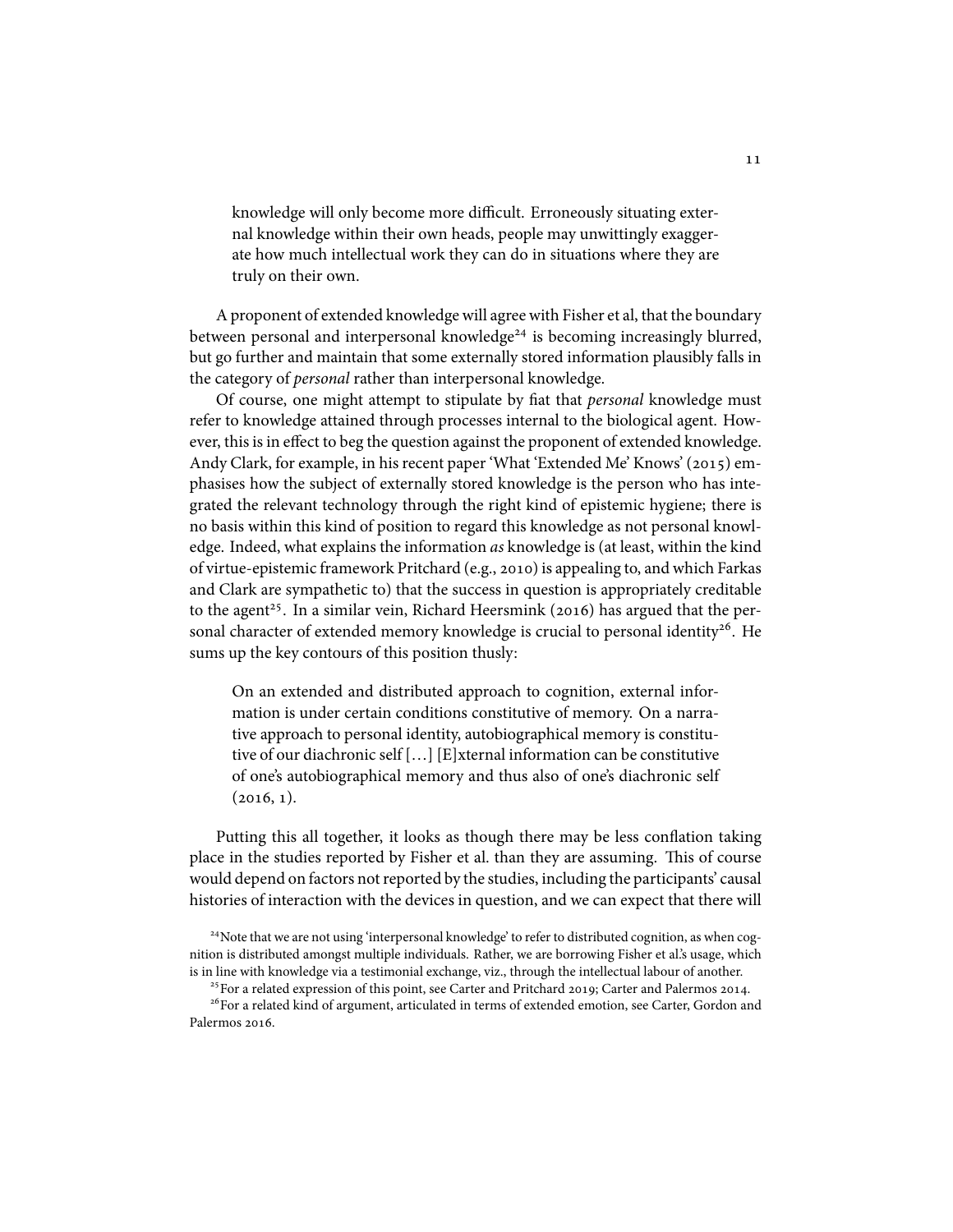be room for plenty of variability here. Nonetheless, against a background commitment to the kind of thinking canvassed in §3, and which rejects cognitive internalism, there is room to surmise that at least some (and perhaps a significant amount of) information Fisher et al. are classifying as interpersonal would fall within the category of personal knowledge. More generally, this means that their results, viewed through a different lens, looks much *less* amenable to the kind of arrogance interpretation of the results that looked very plausible against a background commitment to cognitive internalism.

On the extended knowledge interpretation of the results, it is an open question in each case whether the individual in question is conflating access to knowledge for personal knowledge, and thus an open question (which requires further investigation) whether participants are claiming for themselves knowledge they're not entitled to claim. And furthermore, it's considerably less clear how, on either of the models of intellectual arrogance which take one's relation to others as essential to intellectual arrogance (i.e., the entitlement and interpersonal models), arrogance is cultivated by claiming extended knowledge. This is because, in short, it is typically going to be common knowledge to interlocutors with online access that their interlocutors have access to much of the same information as they do. Relational attitudes of intellectual superiority of the sort that the entitlement and interpersonal models take to be endemic to intellectual arrogance thus seem to require a kind of *intellectual differentiation* that extended knowers, in virtue of mutually recognised common access, will be less inclined to claim.

## knowledge access and intellectual humility

We have to this point canvassed an alternative way of interpreting Fisher et al.'s results, one that takes for granted a different background way of thinking about the metaphysics of mind, and what kinds of information could qualify as personal knowledge, as opposed to mere access to knowledge. This alternative interpretation, by undermining the extent to which Fisher et al. take the conflation hypothesis to have been confirmed, offers a way to accept that individuals are inclined to claim as their own personal knowledge information stored online without trending toward intellectual arrogance.

We want to conclude by advancing this alternative interpretation further in two directions. Firstly, we want to reply to the following anticipated objection: that the extended knowledge interpretation of the data fails to preserve any meaningful distinction between knowledge and access to knowledge. This is, to be clear, an objection that would count not only against the kind of explanation of the results canvased in §§3-4 but also more generally against the possibility of extracranially stored personal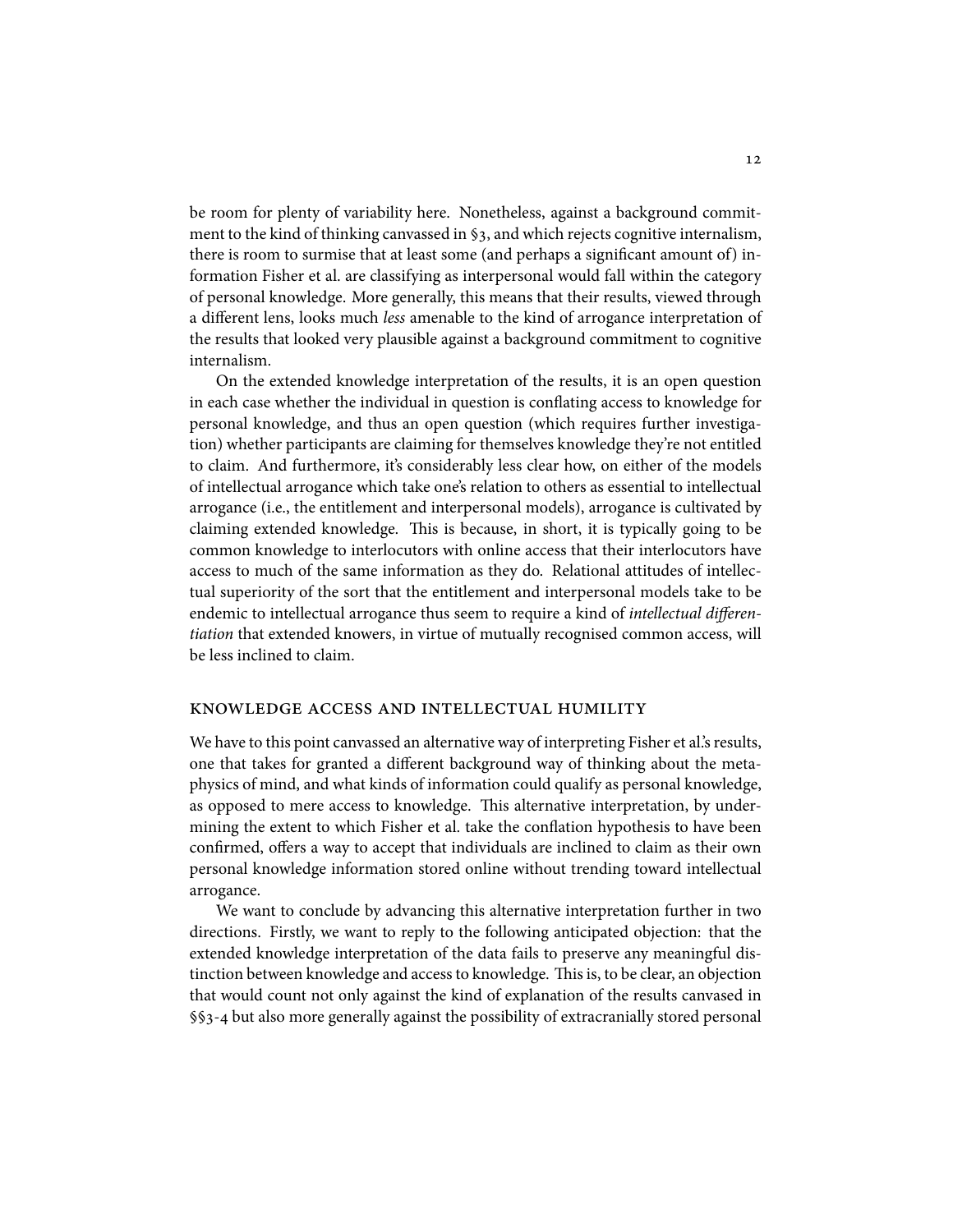knowledge.

We think that this kind of objection cuts both ways. As Farkas (2016, 15) notes, there are some kinds of cases where we say that one knows how to find out something, but would have no temptation whatsoever to attribute knowledge to the person, unlike in cases like that of Otto, where there is such a temptation. For example, you know how to find out what your neighbour is wearing today: go knock on your neighbour's door and ask. Likewise, you know how to find out what it's like to be in Africa: go to Africa. As Farkas points out, if we simply treat cases like Otto's as cases where one merely knows how to find out the relevant information, we are in effect lumping such cases in a category that fails to distinguish Otto's epistemic position as relevantly stronger *vis-à-vis* the stored information than it would be in the other kinds of cases where one knows how to find something out but where there is no temptation whatsoever to attribute knowledge. What this suggests then is that the matter of preserving a meaningful distinction between knowing and knowing *how to find out* doesn't clearly speak in favour of cognitive internalism over cognitive externalism.

We want to close now by connecting the extended knowledge interpretation of the data we've outlined with the related notions of intellectual arrogance and intellectual humility. We've already suggested that, while it's a straightforward path from searching the internet to intellectual arrogance, if cognitive internalism is assumed, this is less clearly the case if we interpret the data without this assumption in hand. We want to close by suggesting how, on our alternative way of thinking about the results sketched in §§3-4, ubiquitous access to the internet could in fact have an opposite kind of effect, in that it could help to actively foster intellectual humility.

According to one prominent contemporary account of epistemic humility, defended by Whitcomb et al. (2015), virtuous intellectual humility is, at its core, a matter of owning our own intellectual limitations—something that can be manifested behaviourally by (among other ways) a willingness to appropriately defer and, as Baehr (2015) argues, to avail oneself willingly to fact-checking.

At this point, an interesting result materialises: some of the same kinds of features of internet access which lead to an arrogance worry, against the background cognitive internalism assumption, can potentially foster intellectual humility against the kind of background outlined in §§3-4. Consider, for example, Ward's (2013) suggestion that that internet users are inclined to treat the internet as an 'all-knowing expert'; or Ian Leslie's suggestion that Google never responds by saying, 'I don't know—what do you think?', but instead always has an answer. Such observations, paired with a cognitive internalist reading of Fisher et al.'s data, are arrogance-promoting, in that they are considerations that would facilitate the conflation of knowledge access with personal knowledge. But, notice that these very same features can play an entirely different kind of role against the kind of 'active' cognitive externalist background sketched in §§3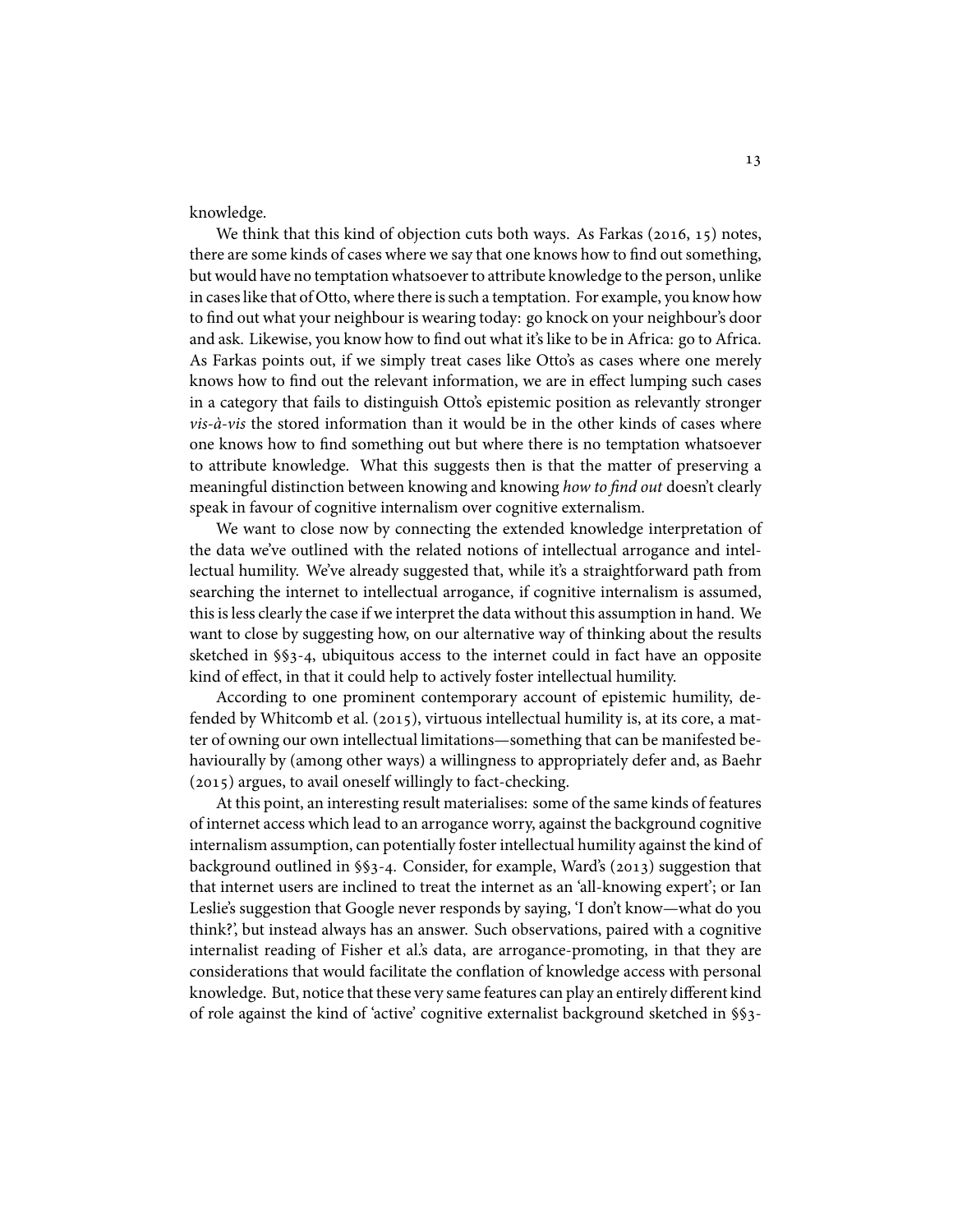4. A propensity to treat the internet<sup>[27](#page-14-0)</sup>, as an 'all-knowing expert' and the fact that it reliably provides informative responses are precisely the kinds of features which make extended knowers ready fact-checkers. Online access, appreciated in this way, offers a dual role of facilitating extended knowledge while at the same time making it easier for an individual's false claims to be verified by the very same mechanism-type on which the original knowledge was claimed.

We do not intend to submit that online access will outright cause intellectual humility. Instead, we think it is important to register how aspects of online searching that would tend to promote intellectual arrogance if cognitive internalism is assumed could actually militate in the opposite direction within the framework of extended epistemology, by facilitating the ways we can own our intellectual limitations.

#### conclusion

Constant internet access is undeniably changing the way we know, both by increasing access to knowledge and by changing the way we store and retrieve information. What's of philosophical interest is what kinds of conclusions can be drawn from these indisputable descriptive facts about epistemic practice. Fisher et. al have defended the provocative conclusion that internet access leads people to conflate information that can be found online with personal knowledge. We've shown that this conclusion has an important further ramification, beyond what Fisher et al. have themselves suggested, which is that searching the internet plausibly inclines individual to intellectual arrogance, at least by the lights of three prominent contemporary views of intellectual arrogance.

We've shown further that this interpretation depends on an admittedly reading of Fisher et al.'s results that takes for granted cognitive internalism, the view that cognitive processes are exclusively intracranially realised. We've argued, with reference to recent work at the intersection of the philosophy of mind and cognitive science and epistemology, that there is potentially a very different kind of 'active externalist' lens through which to interpret Fisher et al.'s results, and it's one on which there is plausibly much less conflation of access to knowledge with personal knowledge than the authors have supposed. We conclude by developing this alternative interpretation further and we suggest how, against this very different philosophical background, pervasive online access might be conducive to the cultivation and exercise of virtuous intellectual humility.<sup>[28](#page-14-1)</sup>

<span id="page-14-0"></span> $27$  Or, more accurately: the extended system that includes a person who is competent online with the technological resource itself.

<span id="page-14-1"></span><sup>&</sup>lt;sup>28</sup>Thanks to Alessandra Tanesini for comments on a previous version of this paper.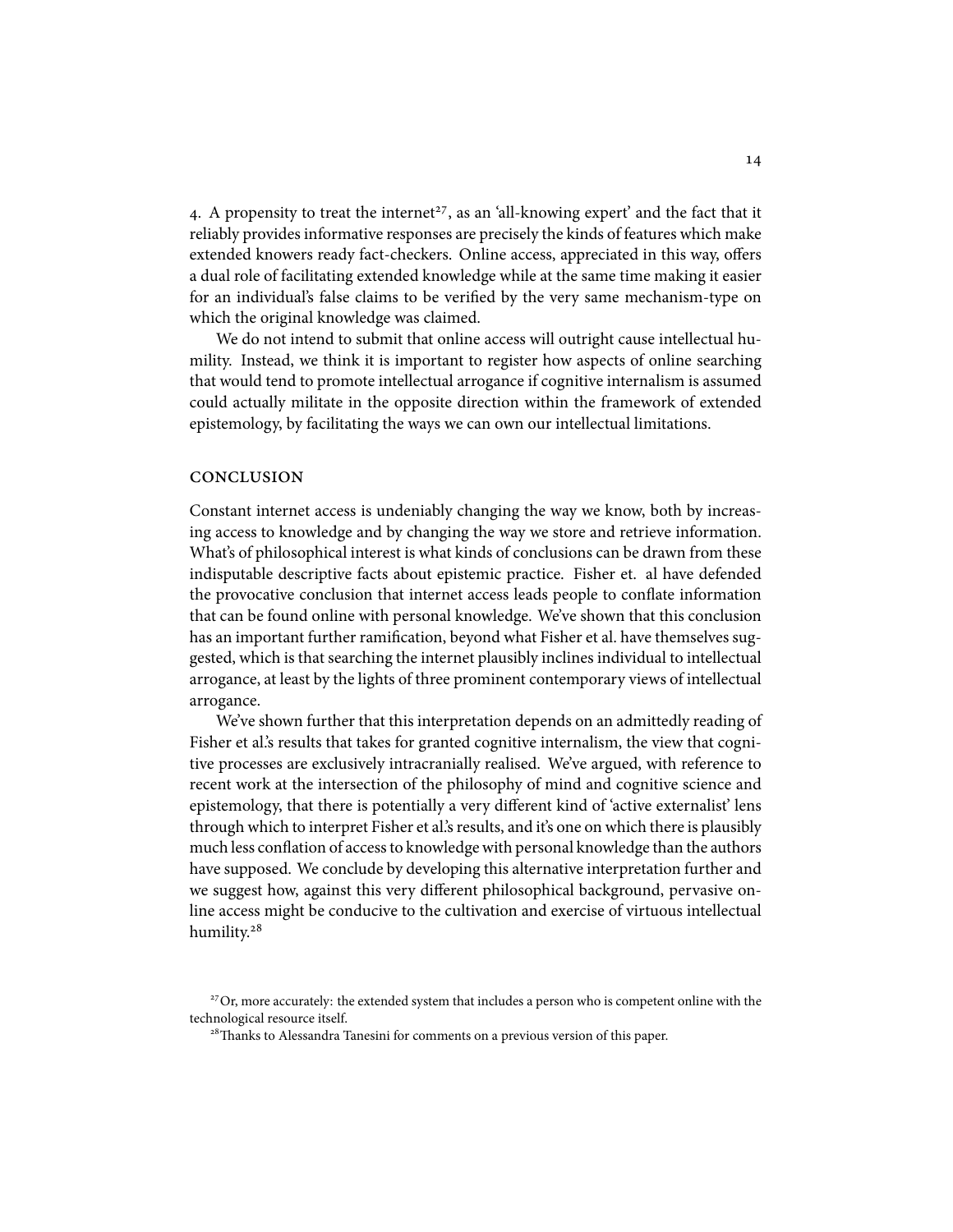#### **REFERENCES**

- Adams, Fred, and Ken Aizawa. 2001. 'The Bounds of Cognition'. *Philosophical Psychology* 14 (1): 43–64.
- ———. 2008. *The Bounds of Cognition*. John Wiley & Sons.
- ———. 2010. 'The Value of Cognitivism in Thinking about Extended Cognition'. *Phenomenology and the Cognitive Sciences* 9 (4): 579–603.
- Adams, Frederick, and Kenneth Aizawa. 2011. *The Bounds of Cognition*. Blackwell.
- Alicke, Mark D., Mary L. Klotz, David L. Breitenbecher, Tricia J. Yurak, and Debbie S. Vredenburg. 1995. 'Personal Contact, Individuation, and the Better-than-Average Effect.' *Journal of Personality and Social Psychology* 68 (5): 804.
- Allen-Hermanson, Sean. 2013. 'Superdupersizing the Mind: Extended Cognition and the Persistence of Cognitive Bloat'. *Philosophical Studies*, 1–16.
- Baehr, Jason. 2011. *The Inquiring Mind*. Oxford: Oxford University Press.
- Barnier, Amanda J., John Sutton, Celia B. Harris, and Robert A. Wilson. 2008. 'A Conceptual and Empirical Framework for the Social Distribution of Cognition: The Case of Memory'. *Cognitive Systems Research* 9 (1): 33–51.
- Burge, Tyler. 1986. 'Individualism and Psychology'. *Philosophical Review* 95 (January): 3–45.
- Carter, J. Adam. 2018. 'Virtue Epistemology and Extenced Cognition'. *Routledge Handbook for Virtue Epistemology* (ed.) H. Battaly, London: Routledge, pp. 420- 432.
- Carter, J. Adam, Emma C. Gordon and S. Orestis Palermos. 2016. 'Extended Emotion'. *Philosophical Psychology* 29 (2): 197-218.
- Carter, J. Adam and Ben Kotzee. 2015. 'Epistemology of Education'. *Oxford Bibliographies Online*. <doi:10.1093/obo/9780195396577.016.0292>
- Carter, J. Adam and Jesper Kallestrup. 2016. 'Extended Cognition and Propositional Memory' *Philosophy and Phenomenological Research* 92(3): 691–714.
- Carter, J. Adam and Duncan Pritchard. 2019. 'Extenced Entitlement'. In *New Essays on Entitlement*, (eds.) P. Graham and N. Pedersen, Oxford: OUP.
- Carter, J. Adam, Jesper Kallesztrup, S.O. Palermos and D. Pritchard. 2014. 'Varieties of Externalism'. *Philosophical Issues (supplement to Noûs)* 24 (1): 63–109.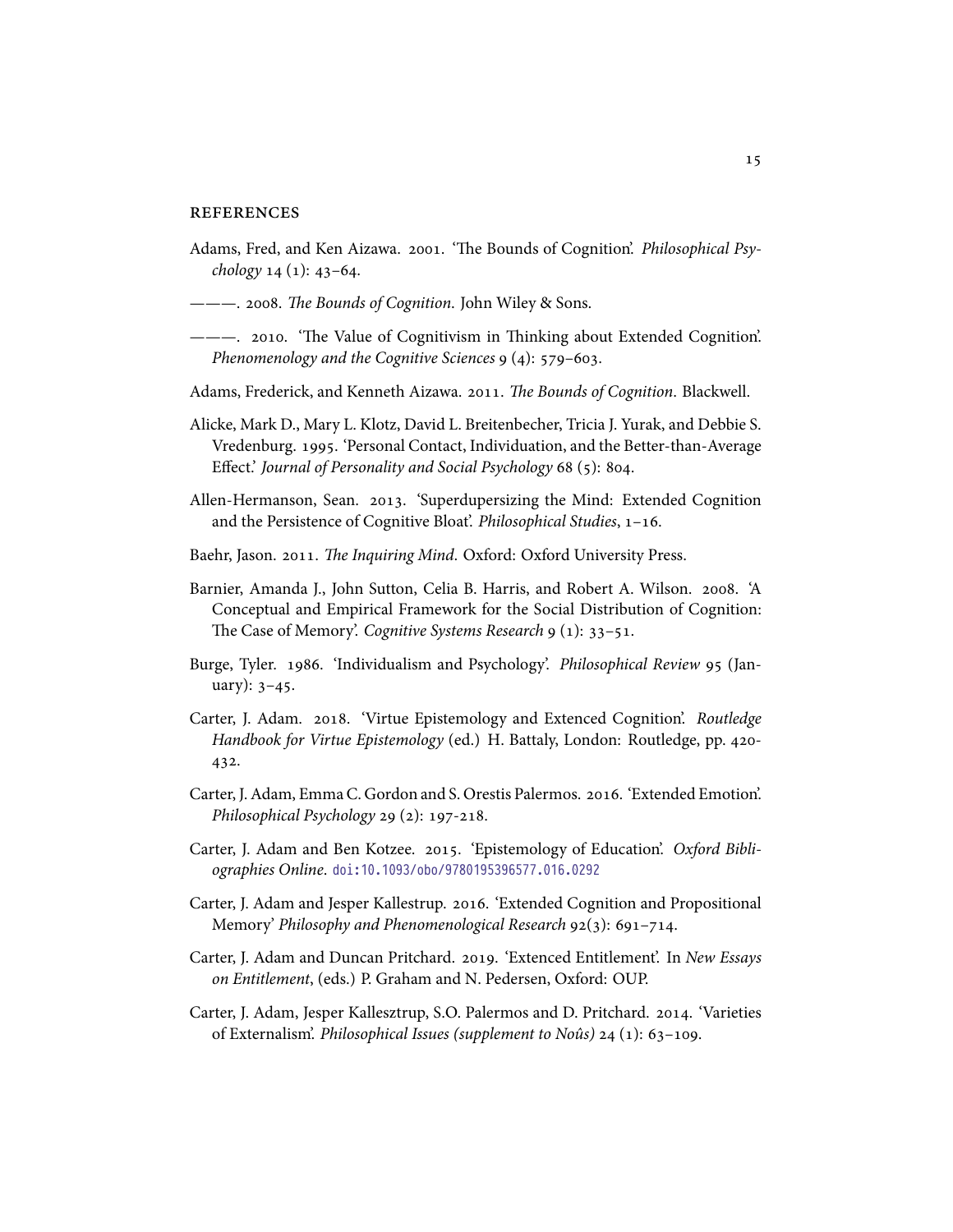- Carter, J. Adam and S. Orestis Palermos. 2014. 'Active Externalism and Epistemic Internalism', *Erkenntnis* 80: 753-772.
- Church, Ian M., and Peter L. Samuelson. forthcoming. *Intellectual Humility: An Introduction to the Philosophy and Science*. Bloomsbury Academic.
- Clark, Andy. 2008. *Supersizing the Mind: Embodiment, Action, and Cognitive Extension*. Oxford University Press.
- ———. 2010a. 'Coupling, Constitution and the Cognitive Kind'. In *The Extended Mind*, edited by Richard Menary, 81–99. Cambridge, M.A: MIT Press.
- ———. 2010b. 'Memento's Revenge : The Extended Mind Extended'. In *The Extended Mind*, edited by Richard Menary, 43–66. MIT Press.
- ———. 2015. 'What "Extended Me" Knows'. *Synthese*, April, 1–19. doi:10.1007/s11229- 015-0719-z.
- Clark, Andy, and David J. Chalmers. 1998. 'The Extended Mind'. *Analysis* 58 (1):  $7 - 19.$
- Donald, Merlin. 1991. *Origins of the Modern Mind: Three Stages in the Evolution of our Cognitive System*. Cambridge, MA: Harvard University Press.
- Dunning, David. 2012. *Self-Insight: Roadblocks and Detours on the Path to Knowing Thyself*. Psychology Press.
- Elgin, Catherine Z. 1999. 'Education and the Advancement of Understanding'. *The Proceedings of the Twentieth World Congress of Philosophy* 3: 131–140.
- Farkas, Katalin. 2015. 'Belief May Not Be a Necessary Condition for Knowledge'. *Erkenntnis* 80 (1): 185–200.
- ———. 2016. 'Know-Wh Does Not Reduce to Know That'. *American Philosophical Quarterly* 53 (2): 109–122.
- Fernbach, Philip M., Todd Rogers, Craig R. Fox, and Steven A. Sloman. 2013. 'Political Extremism Is Supported by an Illusion of Understanding'. *Psychological Science*, 956797612464058.
- Fisher, Matthew, Mariel K. Goddu, and Frank C. Keil. 2015. 'Searching for Explanations: How the Internet Inflates Estimates of Internal Knowledge'. *Journal of Experimental Psychology: General* 144 (3): 674–687.
- Greco, John. 2003. 'Knowledge as Credit for True Belief '. In *Intellectual Virtue: Per-*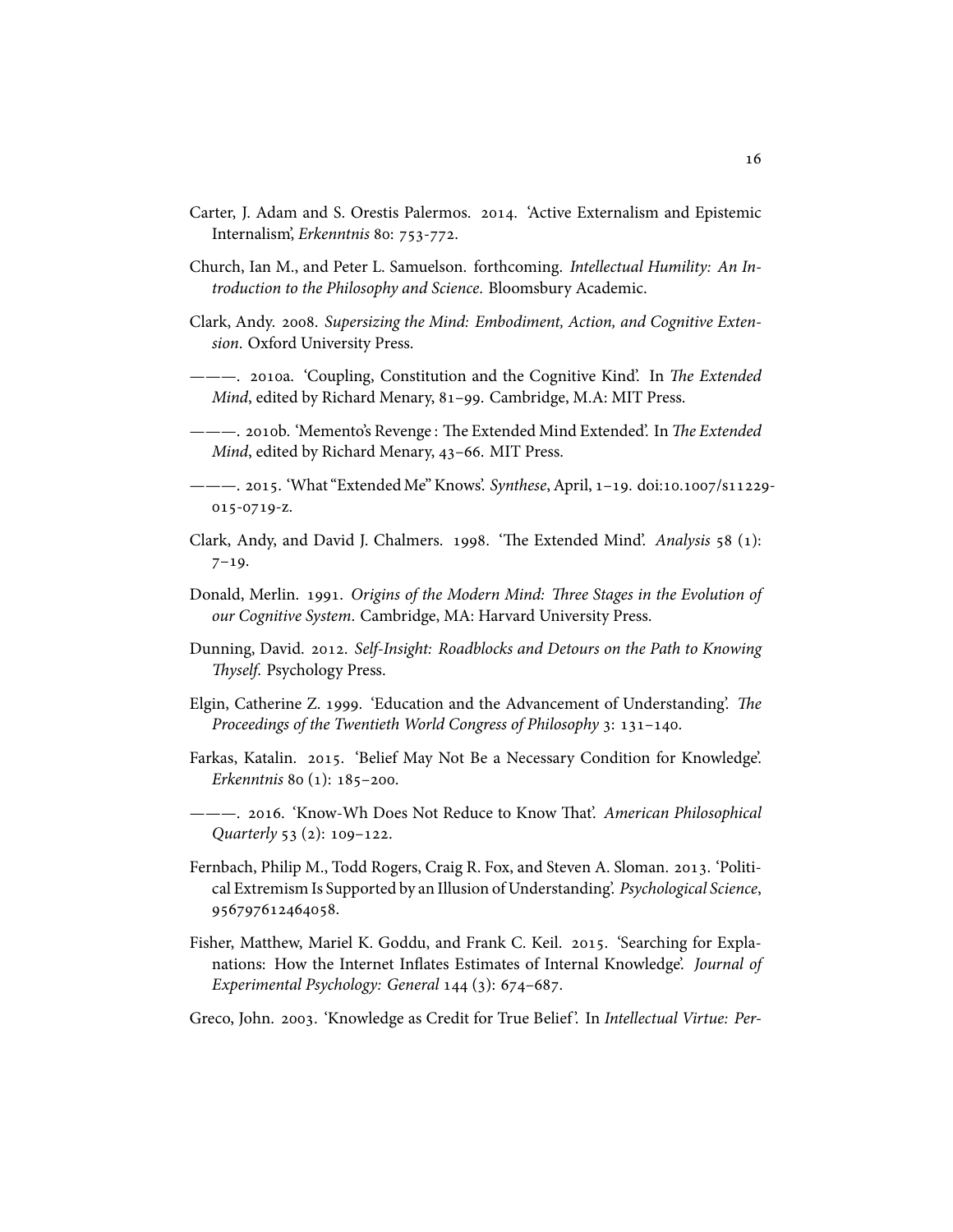*spectives from Ethics and Epistemology*, edited by Michael DePaul and Linda Zagzebski. Oxford: Oxford University Press.

———. 2010. *Achieving Knowledge*. Cambridge: Cambridge University Press.

- Heersmink, Richard. 2015. 'Dimensions of Integration in Embedded and Extended Cognitive Systems'. *Phenomenology and the Cognitive Sciences* 14 (3): 577–598.
- ———. 2016. 'Distributed Selves: Personal Identity and Extended Memory Systems'. *Synthese*, 1–17.
- Kelp, Christoph. 2013. 'Extended Cognition and Robust Virtue Epistemology'. *Erkenntnis* 78 (2): 245–252.
- Kotzee, Ben. 2011. 'Education and "Thick" Epistemology'. *Educational Theory* 61 (5): 549–564.
- ———. 2013. *Education and the Growth of Knowledge: Perspectives From Social and Virtue Epistemology*. Wiley-Blackwell.
- Lynch, Michael P. 2014. 'Neuromedia, Extended Knowledge and Understanding'. *Philosophical Issues* 24 (1): 299–313.
- ———. 2016. *The Internet of Us: Knowing More and Understanding Less in the Age of Big Data*. 1 edition. New York: Liveright.
- Menary, Richard. 2006. 'Attacking the Bounds of Cognition'. *Philosophical Psychology* 19 (3): 329–344.
- Palermos, Orestis. 2011. 'Belief-Forming Processes, Extended'. *Review of Philosophy and Psychology* 2 (4): 741–765.
- ———. 2014a. 'Knowledge and Cognitive Integration'. *Synthese* 191 (8): 1931–1951.
- ———. 2014b. 'Loops, Constitution, and Cognitive Extension'. *Cognitive Systems Research* 27: 25–41.
- Palermos, Spyrion Orestis, and Duncan Pritchard. 2013. 'Extended Knowledge and Social Epistemology'. *Social Epistemology Review and Reply Collective*, no. 8: 105– 120.
- Pritchard, Duncan. 2010. 'Cognitive Ability and the Extended Cognition Thesis'. *Synthese* 175 (1): 133–151.
- ———. 2014. 'Virtue Epistemology, Extended Cognition, and the Epistemology of Education'. *Universitas: Monthly Review of Philosophy and Culture* 478: 47–66.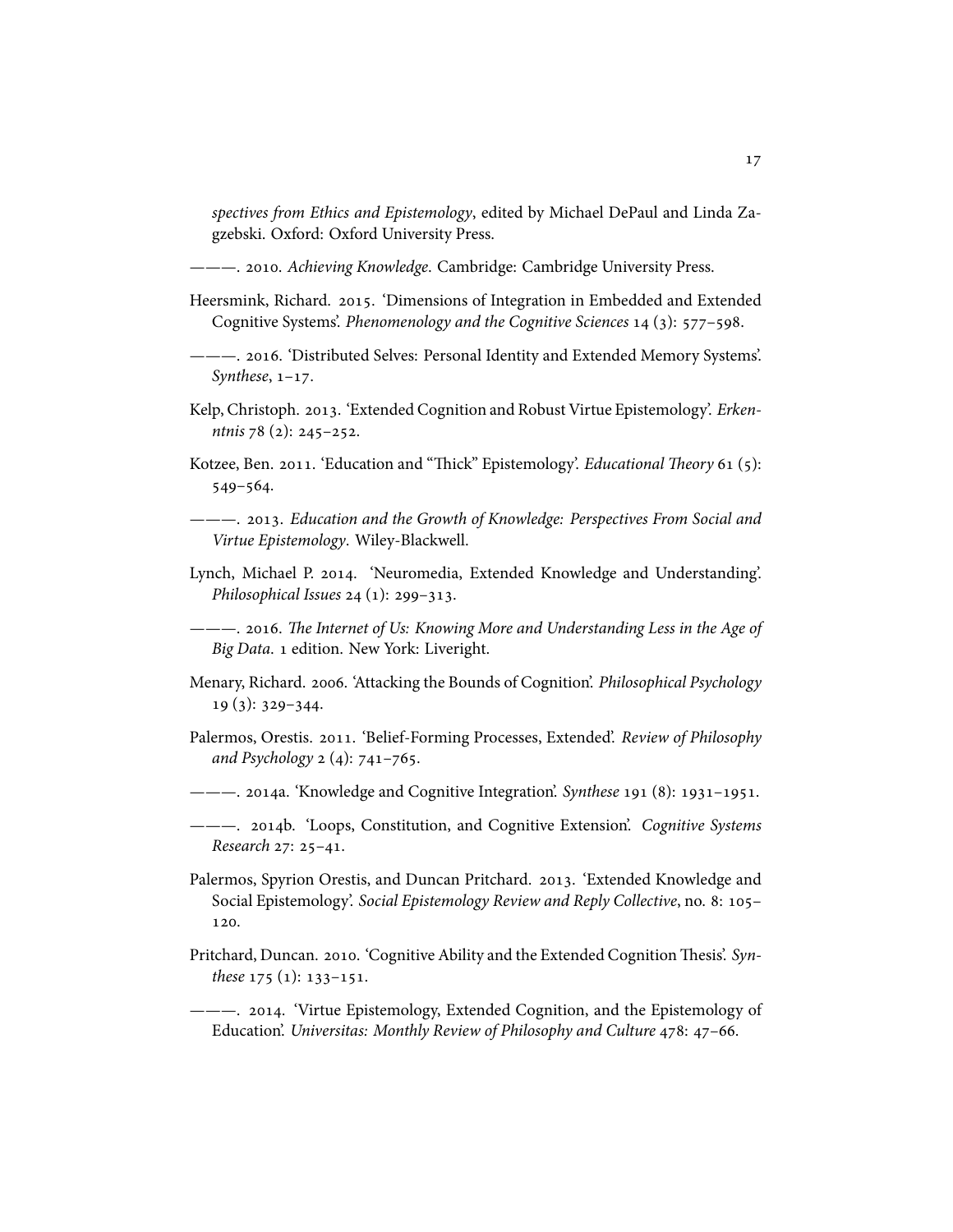- Pronin, Emily. 2009. 'The Introspection Illusion'. *Advances in Experimental Social Psychology* 41: 1–67.
- Putnam, Hilary. 1975. 'The Meaning of "Meaning" '. *Minnesota Studies in the Philosophy of Science* 7: 131–193.
- Roberts, Robert C., andW. JayWood. 2007. *Intellectual Virtues: An Essay in Regulative Epistemology*. Oxford University Press.
- Rupert, Robert D. 2004. 'Challenges to the Hypothesis of Extended Cognition'. *Journal of Philosophy* 101 (8): 389–428.
- Smart, Paul, Heersmink, Richard & Clowes, Robert. 2017. 'The Cognitive Ecology of the Internet', In S. Cowley & F. Vallée-Tourangeau (eds.), *Cognition Beyond the Brain: Computation, Interactivity and Human Artifice* (2<sup>nd</sup> ed.). Dordrecht: Springer.Sosa, E. 2009. *A Virtue Epistemology: Apt Belief and Reflective Knowledge (Vol. 1)*. Oxford: Oxford University Press.
- Sosa, Ernest. 2009. *A Virtue Epistemology: Apt Belief and Reflective Knowledge, Volume I*. OUP Oxford.
- ———. 2015. *Judgment and Agency*. Oxford: Oxford University Press.
- Sparrow, Betsy, Jenny Liu, and Daniel M. Wegner. 2011. 'Google Effects on Memory: Cognitive Consequences of Having Information at Our Fingertips'. *Science* 333  $(6043): 776 - 778.$
- Sutton, John. 2010. 'Exograms and Interdisciplinarity: History, the Extended Mind, and the Civilizing Process', In R. Menary (Ed.), The extended mind (pp. 189–225). Cambridge, MA: MIT Press.
- Tanesini, Alessandra. 2016. 'I—"Calm Down, Dear": Intellectual Arrogance, Silencing and Ignorance'. *Aristotelian Society Supplementary Volume* 90 (1): 71–92. doi:10.1093/arisup/akw011.
- Theiner, Georg, Colin Allen, and Robert L Goldstone. 2010. 'Recognizing Group Cognition'. *Cognitive Systems Research* 11 (4): 378–395.
- Tiberius, Valerie, and John D. Walker. 1998. 'Arrogance'. *American Philosophical Quarterly* 35 (4): 379–390.
- Ward, Adrian F. 2013. 'Supernormal: How the Internet Is Changing Our Memories and Our Minds'. *Psychological Inquiry* 24 (4): 341–348.
- Wheeler, Michael. 2005. *Reconstructing the Cognitive World: The next Step*. MIT